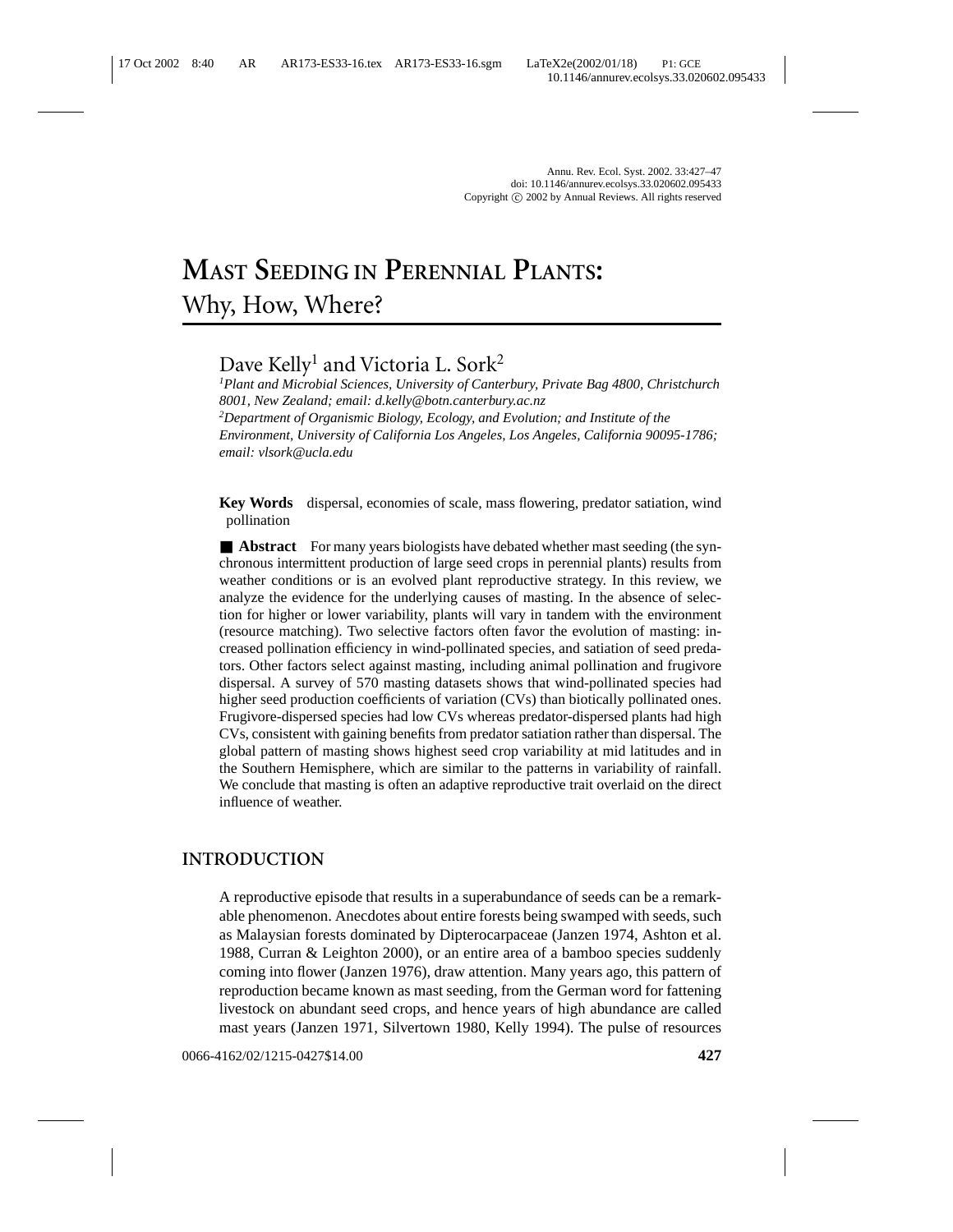through masting can have effects throughout the ecosystem. For example, in the eastern United States masting triggers interacting density fluctuations in rodents, deer, Lyme disease, and gypsy moths (Ostfeld et al. 1996). Such community effects have been recently reviewed elsewhere (Ostfeld & Keesing 2000, Vander Wall 2001), so the focus of this review will be the evolution of masting from the plant's perspective. We ask whether variable seeding is simply a plant's reproductive response to variable weather conditions, or is a reproductive trait that has evolved through natural selection despite the costs of lost opportunities for reproduction (Waller 1979) and probable higher density-dependent seedling mortality in mast years (e.g., Hett 1971).

The most parsimonious hypothesis for variable seed production is variable weather conditions: the resource matching hypothesis (Norton & Kelly 1988, Sork 1993, Kelly 1994, Houle 1999). A recent study by Koenig & Knops (2000) provides evidence both for and against this hypothesis. They found that the scale of autocorrelation in seed production of Northern Hemisphere tree species occurred at the same spatial scale as autocorrelation in rainfall and temperature data, consistent with the underlying effect of climatic factors on masting. However, they also found that seed production has much higher variability than the weather factors, and the temporal patterns of autocorrelation in the climate variables do not match those of seed production. Thus, they concluded that weather alone could not be responsible for masting. In this review, we discuss the role of weather and list criteria for refuting the weather hypothesis as the sole explanation. For many species, selective factors are the ultimate cause of masting, but weather and resources must be involved as proximate causes. One recent advance is the development of new models to explain the mechanism of producing variable, synchronized seed crops. Our discussion will outline these models.

For plants with masting as a reproductive strategy, the question is why has it evolved? Two of the most prominent hypotheses are the pollination efficiency hypothesis, which states that synchronized, occasional flowering increases pollination success in wind-pollinated plants (Nilsson  $&$  Wästliung 1987, Norton & Kelly 1988, Smith et al. 1990, Kelly et al. 2001), and the predator satiation hypothesis, which states that large intermittent seed crops reduce losses to seed predators (Janzen 1971, Silvertown 1980). In animal-dispersed plants, masting may be favored or selected against, depending on the response of the disperser to mast crops (Janzen 1969, 1971, 1974, 1978; Silvertown 1980). For all of these hypotheses, the common element is that the selective advantage occurs through an economy of scale (Janzen 1978, Norton & Kelly 1988) whereby large reproductive efforts are more efficient than small ones, so plants reproducing in step with mast years will have higher fitness. In this analysis we will identify the criteria for demonstrating selection and review studies meeting these criteria. Masting has three key elements: variability, synchrony, and periodicity. The population level variation in seed crops  $(CV_p)$ , as measured by the coefficient of variation  $(CV = SD/mean)$ , results from the interaction of individual variability  $(CV_i)$ , the average CV of individual plants over time) and synchrony among plants (Janzen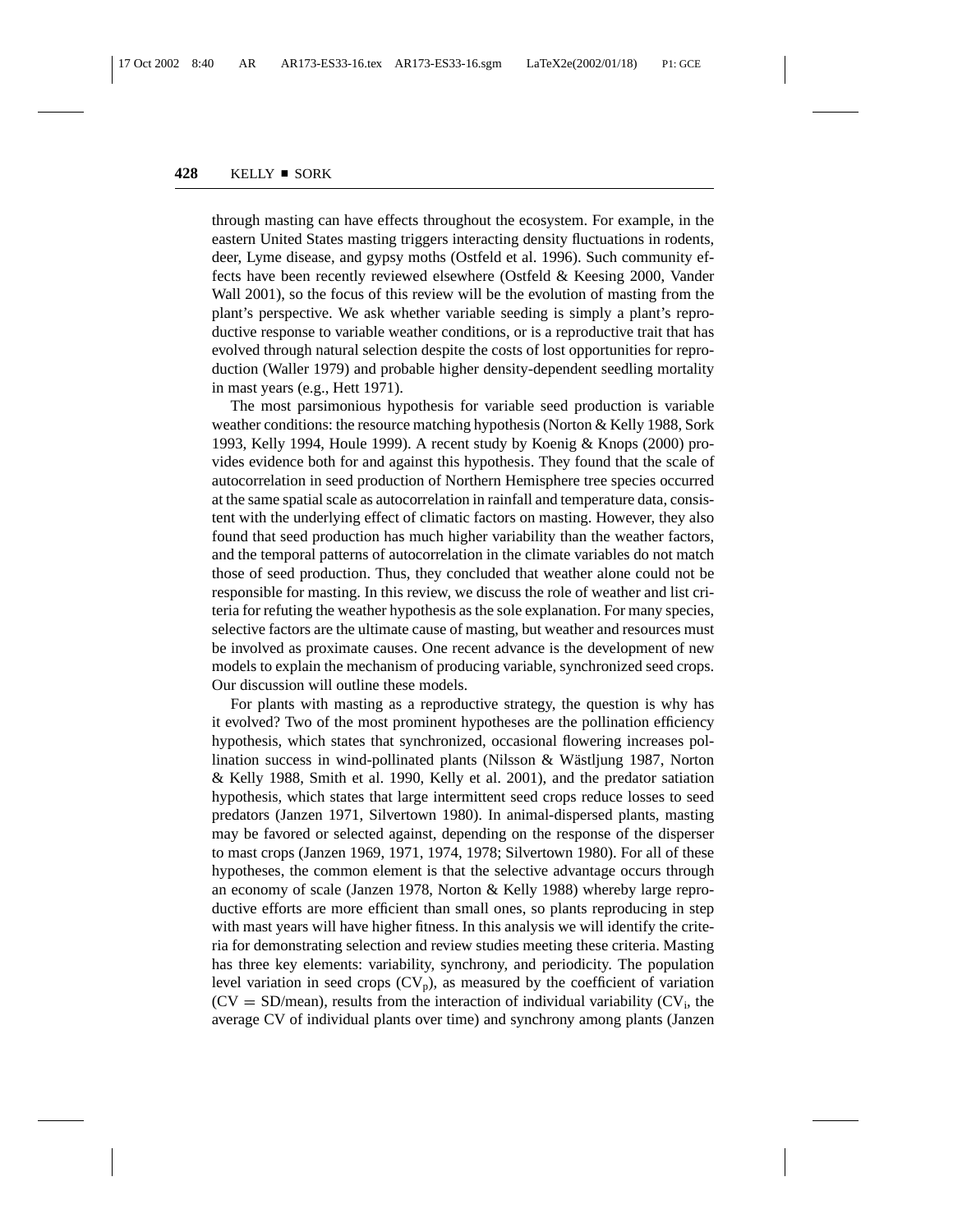1971, Herrera 1998a). We will consider how economies of scale affect all of these elements.

One little-studied question is the global distribution of masting. Koenig & Knops (2000) reported higher interannual variability in seed production among species (based on CV) at lower latitudes, which suggests that weather conditions associated with latitude may influence the variability of seed production. Herrera et al. (1998) showed that CVs differ among species with different pollination and seed dispersal modes, in a pattern consistent with the selection hypotheses discussed above. However, Herrera et al.'s study did not control for the global distribution of those modes or the underlying variability in weather. One way to examine the evidence for weather versus selection is to study the global patterns of CV taking into account simultaneously the effects of latitude, pollination, and dispersal modes. In this paper, we present just such an analysis.

We have organized our ideas into three main sections. In the first section, we evaluate the roles of weather and the resource-matching hypothesis. Next, we review the evidence for the key selective pressures that might favor the evolution of masting. The third section analyzes patterns of among-year variation from a global perspective. Here we examine the latitudinal trend in variability in a key weather variable (rainfall). We also examine the CVs of 570 seedfall datasets to evaluate the extent to which latitude, pollination mode and dispersal mode can account for global patterns of CV. We conclude our paper by outlining productive areas of future research.

## **RESOURCES AND WEATHER**

Weather and resources are clearly involved in mast seeding, but the exact nature of their involvement is less clear. One alternative is that plants simply respond to variable weather by flowering more in good years. The other alternative is that there are selective advantages to masting (ultimate factors) which modify plant responses to weather and internal resource levels (proximate factors) in order to enhance the interannual variation in seedfall. This section will review data on the links between weather and masting for evidence supporting either the weather or selection arguments. We will then examine cases that involve selective factors to see how weather and resources act as proximate factors.

#### **Resource Matching: Weather Affecting Resources**

The resource matching hypothesis states that *in the absence of selection for (or against) masting, seed crops will vary in response to environmental variation* (Kelly 1994).

The resource matching (RM) or weather tracking hypothesis is the oldest hypothesis for mast seeding. It postulated that each plant's available resources vary each year, being higher during favorable conditions, and reproductive effort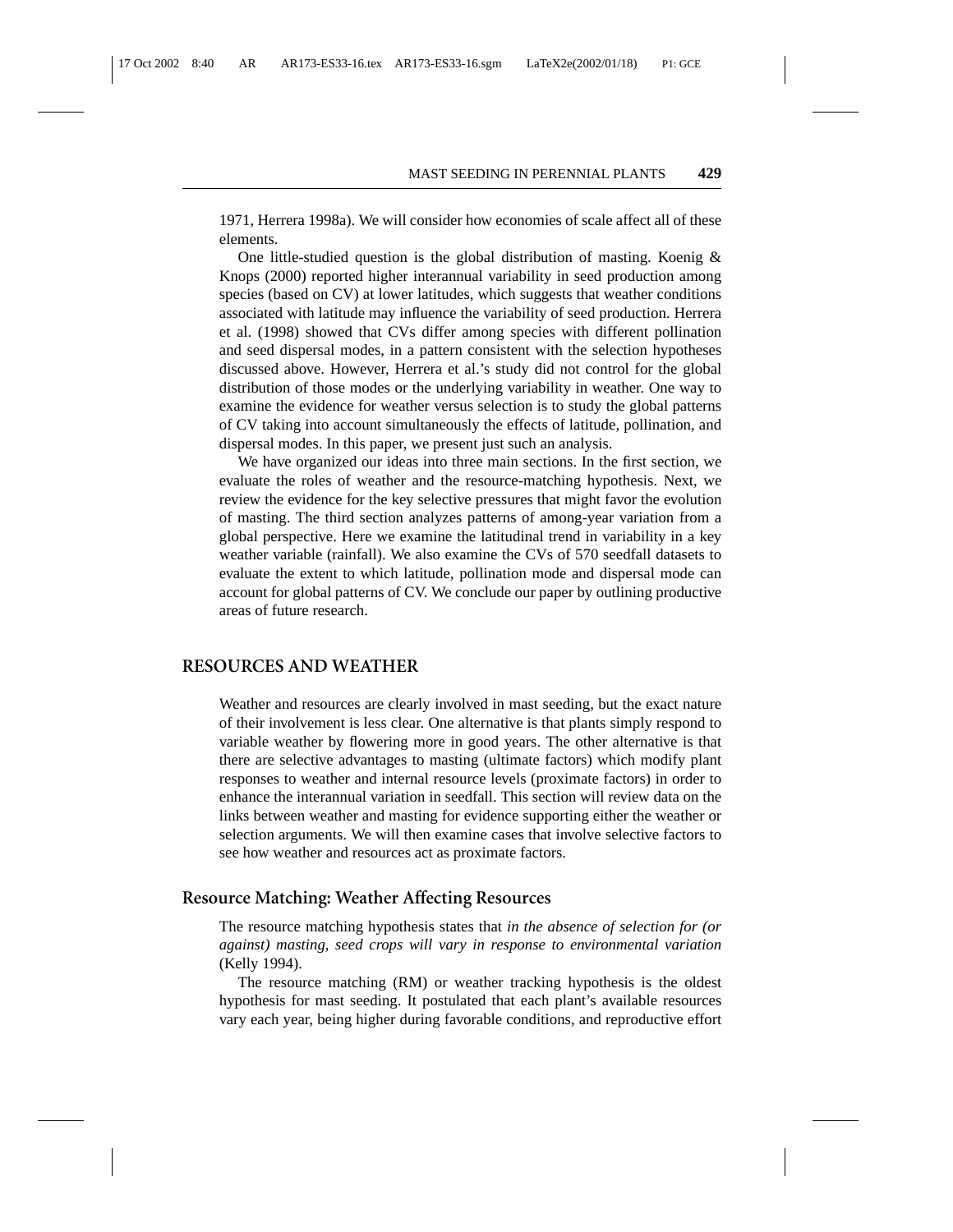mirrors this variation (Büsgen & Münch 1929, Norton & Kelly 1988, Sork 1993, Kelly 1994). Hence, RM should produce a positive correlation between growth and reproduction within years (good years are good for both). Synchrony among plants arises incidentally because they experience similar weather. This nonadaptive hypothesis is the most parsimonious explanation for variability in reproduction.

Support for resource matching comes from various lines of evidence. Adverse weather (e.g., frost or drought) sometimes prevents reproduction, causing synchronization of low years (Sharp & Sprague 1967, Ågren 1988, Allen & Platt 1990, Fenner 1991, Sork et al. 1993, Houle 1999, Selas 2000, Inouye 2000). RM may therefore apply in highly variable environments, where reproduction may be impossible when conditions are bad. A possible example is restricted flowering and growth of perennials in semideserts in frequent dry years (e.g., reproduction in Western Australian shrubs, Davies 1976). Of more interest is how often RM explains high seed years (the core of the RM hypothesis). One good example is *Pinus banksiana* in Quebec, which shows positive correlations within plants across years among reproduction, growth, and good growing conditions (Despland & Houle 1997). Significantly, this species is strongly serotinous and the lifetime seed crop is retained on the tree until fire occurs, making the exact year of seed production irrelevant, so the plant is free to follow resource matching. Other studies claimed as supporting RM (Nienstaedt 1985, Byram et al. 1986, Willson 1986, Oyama 1990, Cremer 1992, Lord 1998) do not directly test it, usually because they compare multi-year averages of growth and reproduction across different plants.

The key evidence that disproves the RM hypothesis is the presence of "switching," where in successive years plants move resources into, then away from, reproduction (Norton & Kelly 1988). A negative correlation between growth and reproduction (good years for reproduction are bad for growth) demonstrates switching and refutes the RM hypothesis. Such data are common for trees including *Abies*, *Acer*, *Betula*, *Dacrydium*, *Fagus*, *Picea*, *Pinus*, and *Pseudotsuga* (Morris 1951; Holmsgaard 1956, in Silvertown 1980; Eis et al. 1965; Tappeiner 1969; Gross 1972; Harper 1977, p. 654; Norton & Kelly 1988; Fenner 1991; Silvertown & Dodd 1999; Houle 1999; and references therein). Koenig & Knops (1998) in a review of 298 datasets found that negative correlations were widespread in Northern Hemisphere conifers. Negative correlations are also reported for herbaceous plants (e.g., Payton & Mark 1979, Muir 1995, Greer & McCarthy 2000).

Patterns of internal resource allocation in masting plants provide two other tests of RM. First, negative autocorrelation (current reproduction negatively related to previous reproduction) suggests the presence of switching. Negative autocorrelations are widespread (Norton & Kelly 1988; Allen & Platt 1990; Sork 1993; Sork et al. 1993; Sork & Bramble 1993; Koenig et al. 1994; Herrera et al. 1998; Stevenson & Shackel 1998; Koenig & Knops 1998, 2000; Selas 2000). Another test is the existence of bimodality (high and low years) in reproduction, which also suggests switching since environmental conditions are not bimodal (Koenig & Knops 2000). Bimodality is found in many species (Norton & Kelly 1988, Herrera et al. 1998), but not all (Kelly 1994, Koenig & Knops 2000).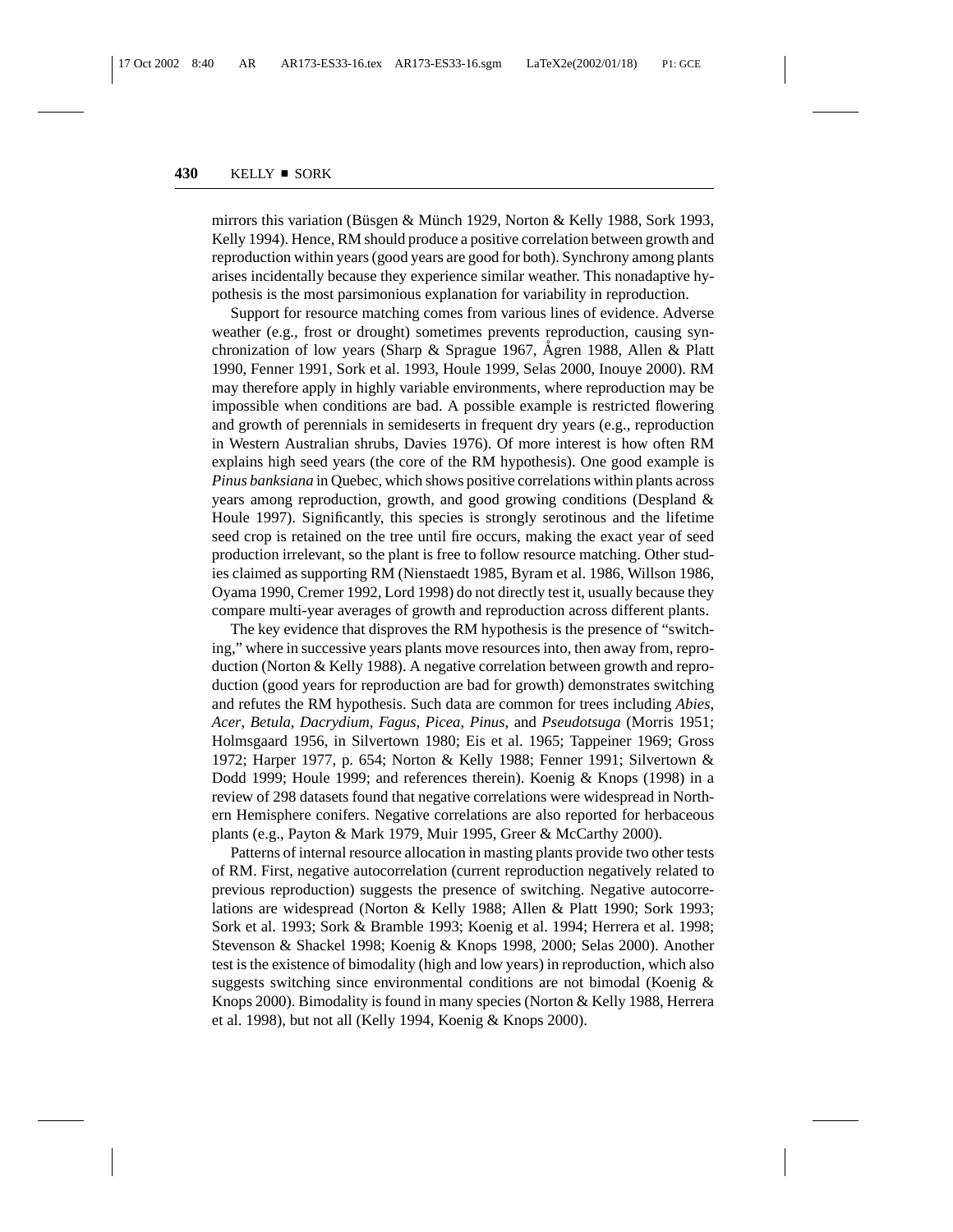Our conclusion is that switching (and hence selection for masting) is much more common than pure resource matching in plants with high interannual variability.

#### **Cues for Masting: Weather as a Signal**

Masting requires synchrony among plants, usually reliant on entrainment to a weather cue (Janzen 1971). Weather cues that are correlated with resource abundance offer the advantage of minimizing storage costs (Norton & Kelly 1988, Koenig et al. 1996). Therefore, correlations between high seed crops and years of abundant resources (e.g., Wright & van Schaik 1994, Fenner 1998, Schauber et al. 2002) do not separate RM from the hypothesis that there has been selection for masting.

Cues are often not associated with increased resources, consistent with selection but not with RM. For example, masting in dipterocarps is triggered by night temperatures dropping 2◦C over three nights (Ashton et al. 1988). In *Fraxinus excelsior*, the weather cues for heavy flowering were different from the weather variables associated with greater growth (Tapper 1996). In *Chionochloa pallens*, a simple binary weather cue (January temperatures over 11.5◦C) affects flowering more than whole-season growing degree-days (Rees et al. 2002). Flowering may be triggered by drought (van Schaik et al. 1993, Wright et al. 1999) or fire (Payton & Mark 1979, Kelly 1994), both of which decrease resources. Therefore, evidence of the weather signals that trigger masting is universally consistent with selection, but frequently inconsistent with RM.

#### **Resource Models: The Mechanisms of Masting**

Ultimately, masting as a reproductive strategy requires some kind of resource allocation mechanism that exaggerates variation among years. The underlying question is, if a plant has a physiological mechanism that alters flowering effort in relation to an environmental signal, why does it do so in just this fashion? Janzen (1971) predicted that in masting species, selection should favor flowering to be hypersensitive to weather variables and to levels of reserves in the plant. Recent work supports this prediction. The first step was developing models for how a plant's internal resource levels influence flowering patterns. Several recent models generate intermittent reproduction by each plant, driven by resource thresholds for reproduction coupled with large expenditure when reproduction occurs (Isagi et al. 1997, Satake & Iwasa 2000). This internal process would lead to strong negative autocorrelations and increase individual variation. The exact level of individual variation depends on how heavily the plant invests in reproduction during years when it does reproduce (the depletion coefficient); with a large depletion coefficient, reserves are exhausted and the plant cannot flower again for some time. Importantly, the model predicts stable flowering provided that the depletion coefficient is below a critical value, otherwise chaotic masting dynamics result (Satake & Iwasa 2000).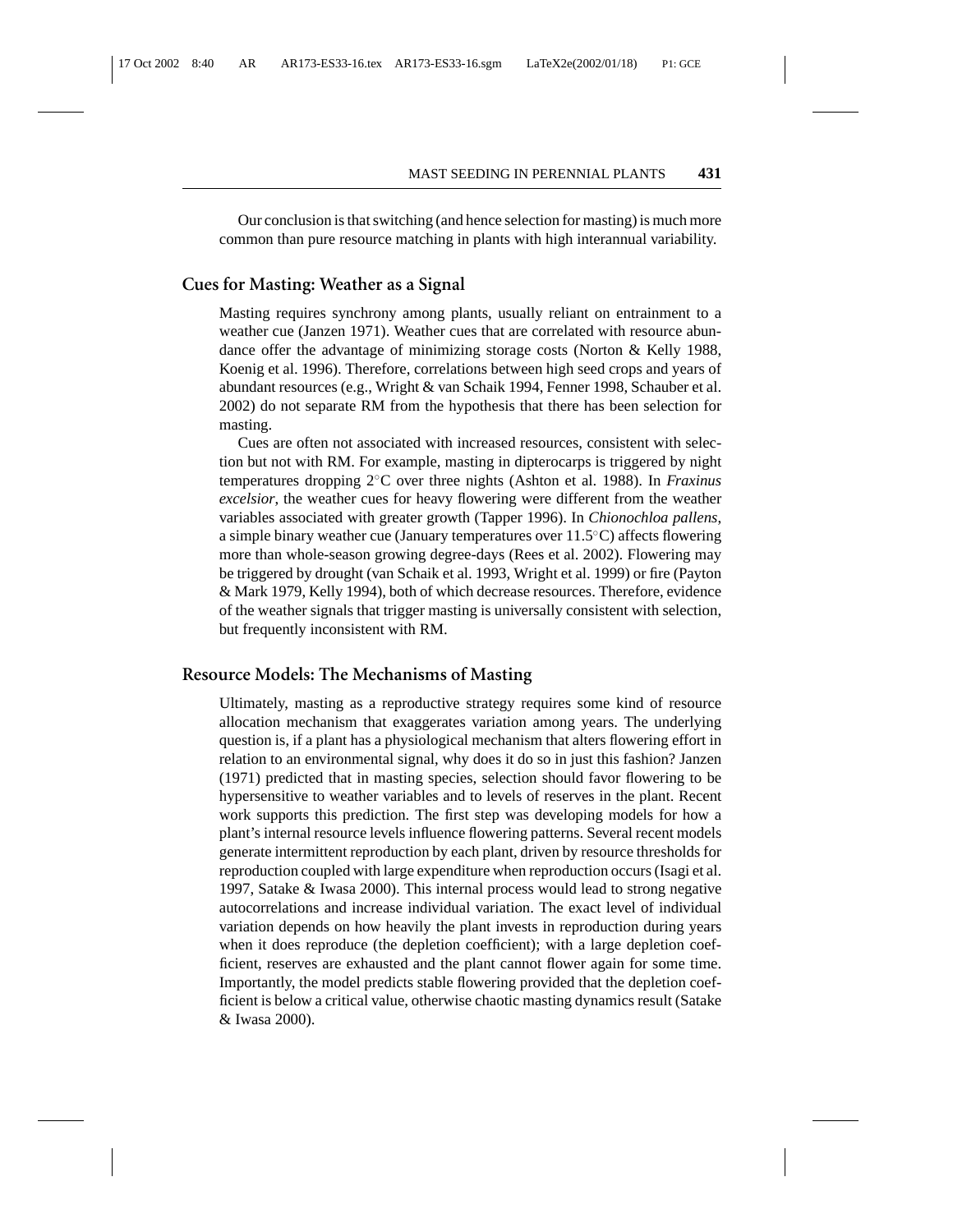A version of this resource threshold model has now been applied to a 12-year dataset for *Chionochloa pallens*in New Zealand (Rees et al. 2002). The population had a high  $CV_p$  (1.88) and very high synchrony among plants (mean pairwise  $r = 0.77$ ). Rees et al. showed that RM models fit the data poorly, whereas the resource threshold model fit excellently. The depletion coefficient calculated by the*C. pallens* model was in the region giving chaotic masting dynamics. Moreover, they determined that this value of the depletion coefficent minimizes seed predation by specialist invertebrates. This case illustrates how seed predators can select for a hypersensitive internal mechanism that controls and synchronizes reproduction among individuals.

Thus, the proximate mechanisms that integrate weather cues and resource utilization can produce more variable patterns of reproduction than expected from simple resource matching. Next, we ask why this would be advantageous.

## **SELECTIVE FORCES AND ECONOMIES OF SCALE**

## **Types of Selective Advantage**

An economy of scale (EOS) is required for mast seeding to be selectively advantageous (Janzen 1978, Norton & Kelly 1988). Here we review the three EOS hypotheses with the most experimental testing—wind pollination, predator satiation, and animal dispersal—and comment briefly on the animal pollination hypothesis (that large flower crops attract disproportionately more pollinators). Six other published hypotheses are not reviewed for the following reasons. The outcrossing hypothesis (that mast years facilitate outbreeding: Janzen 1978, Tisch & Kelly 1998) awaits experimental testing. The accessory costs hypothesis (high fixed costs of reproduction favor fewer, larger reproductive episodes: Kelly 1994), and the large seed hypothesis (selection for larger seeds increases the recovery time between seed crops: Sork 1993) do not require synchrony among plants. Three hypotheses apply only in specialized situations: the environmental prediction hypothesis (that plants reproduce heavily in years that will be favorable for seedling establishment: Kelly 1994), the bamboo fire cycle hypothesis (synchronized death of bamboos after masting encourages fire, which prevents trees from out-competing the bamboo: Keeley & Bond 1999), and the predator cleansing hypothesis (the synchronized death of bamboos reduces densities of herbivores feeding on adult leaves: Pearson et al. 1994).

## **Wind Pollination**

The pollination efficiency hypothesis states that *masting should be strongly selected in species that can achieve greater pollination efficiency through synchronized above-average flowering effort.* This efficiency is most likely to be seen in wind pollinated plants because they are at less risk of saturating the pollinators (Janzen 1978, Smith et al. 1990, Sork 1993, Kelly et al. 2001).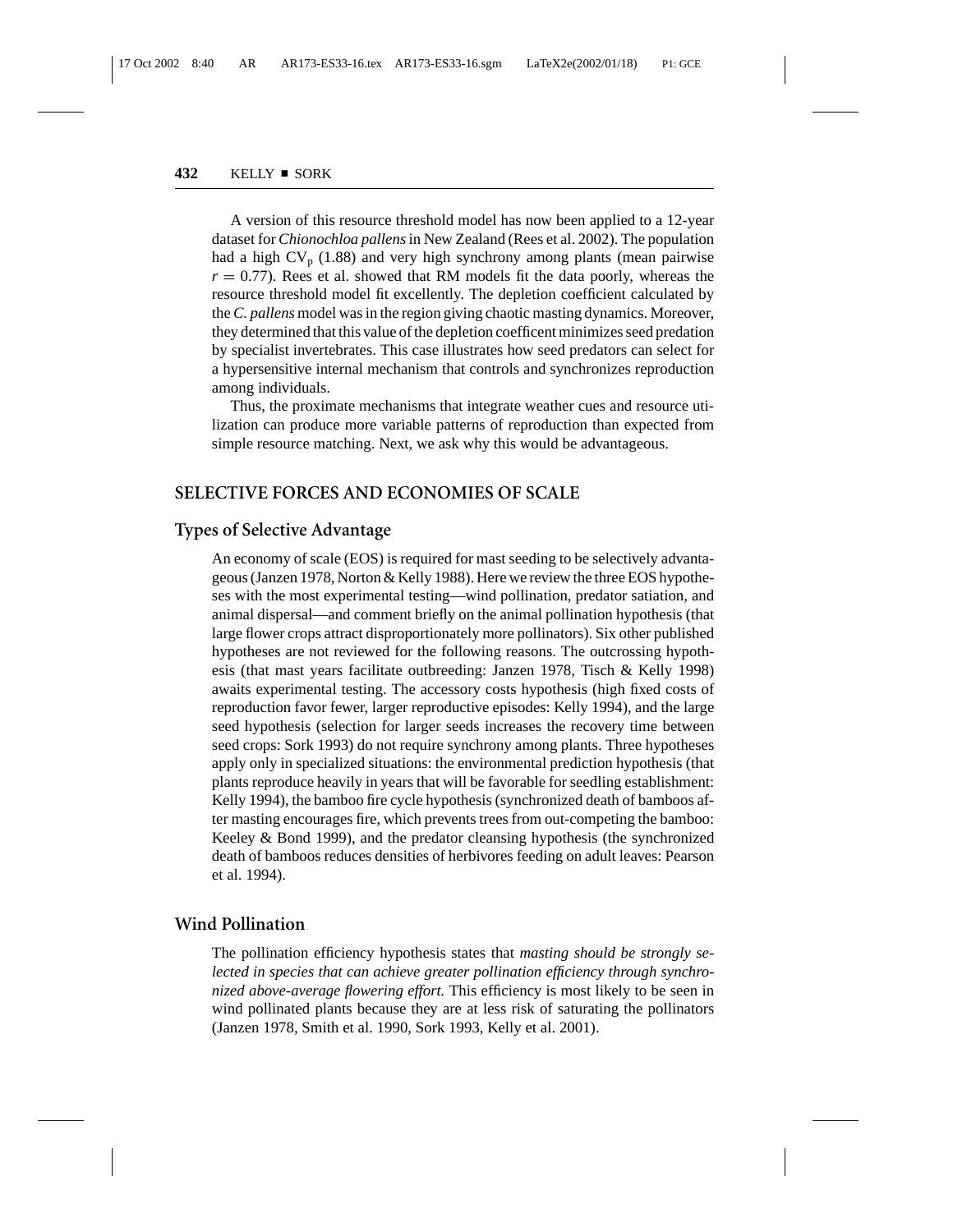To support this hypothesis, one must show that percent fruit set is higher when flower density is higher. This has been frequently shown in wind-pollinated species (Nilsson & Wästljung 1987, Norton & Kelly 1988, Smith et al. 1990, Allen & Platt 1990, Burrows & Allen 1991, Kelly 1994, Shibata et al. 1998, Houle 1999, Kelly et al. 2001), although some species show no effect (Sork 1993, Kelly & Sullivan 1997). The species most likely to gain benefits are those whose pollination success at the long-term average flowering effort is low compared to the maximum achievable with superabundant pollen (Kelly et al. 2001). Pollination is likely to be more sensitive to flowering density in obligate outcrossers (e.g., dioecious or self-incompatible species). The consequences of inefficient pollination should be more severe among species with expensive unpollinated female structures (Smith et al. 1990), so these species should gain more from masting, but empirical tests of this prediction have been equivocal (Kelly et al. 2001).

The pollination efficiency hypothesis depends on the size of the current flowering effort, but the sequence of reproductive efforts among years is irrelevant; for example, having successive mast years would not be disadvantageous (Norton & Kelly 1988). Plants in productive habitats could reach a high enough level of reproductive effort for efficient pollination every year, so they could reproduce constantly and avoid the negative consequences of masting (Hett 1971, Waller 1979, Kelly 1994). Plants in unproductive habitats are unable to reach this level every year, so they accumulate reserves to be expended in occasional large efforts.

Pollination efficiency could apply to animal pollinators if they are attracted to large flowering displays (Kelly 1994). Supporting data are scarce; the insectpollinated*Acer saccharum* shows higher fruit set in mast years (Curtis 1959, p. 105; Graber & Leak 1992), although its pollen can also be wind-dispersed. In general, animals are more likely to be saturated by large crops, providing diseconomies of scale (Herrera et al. 1998, and see "Global Patterns of Variability in Seed Production," below). We conclude that wind pollination often provides an EOS but animal pollination does not.

## **Predator Satiation**

The predator satiation hypothesis states that *seed predators cause selection for masting when larger seed crops synchronized among individuals experience lower percentage seed predation* (Janzen 1971).

Predator satiation favors masting when variation in seed crops satiates seed predators in high-seed years. Salisbury (1942, p. 2) pointed out that in beech and oaks the only seeds to escape predation were produced in mast years, and that if a species had a constant seed crop its natural enemies could increase in number until all seeds were destroyed every year. Janzen (1971, 1974, 1976, 1978) rekindled interest in mast seeding when he explored predator satiation at length. Predator satiation requires interannual variation in seed crops, but it is unclear whether selection acts directly to favor gaps between mast years by starving predators in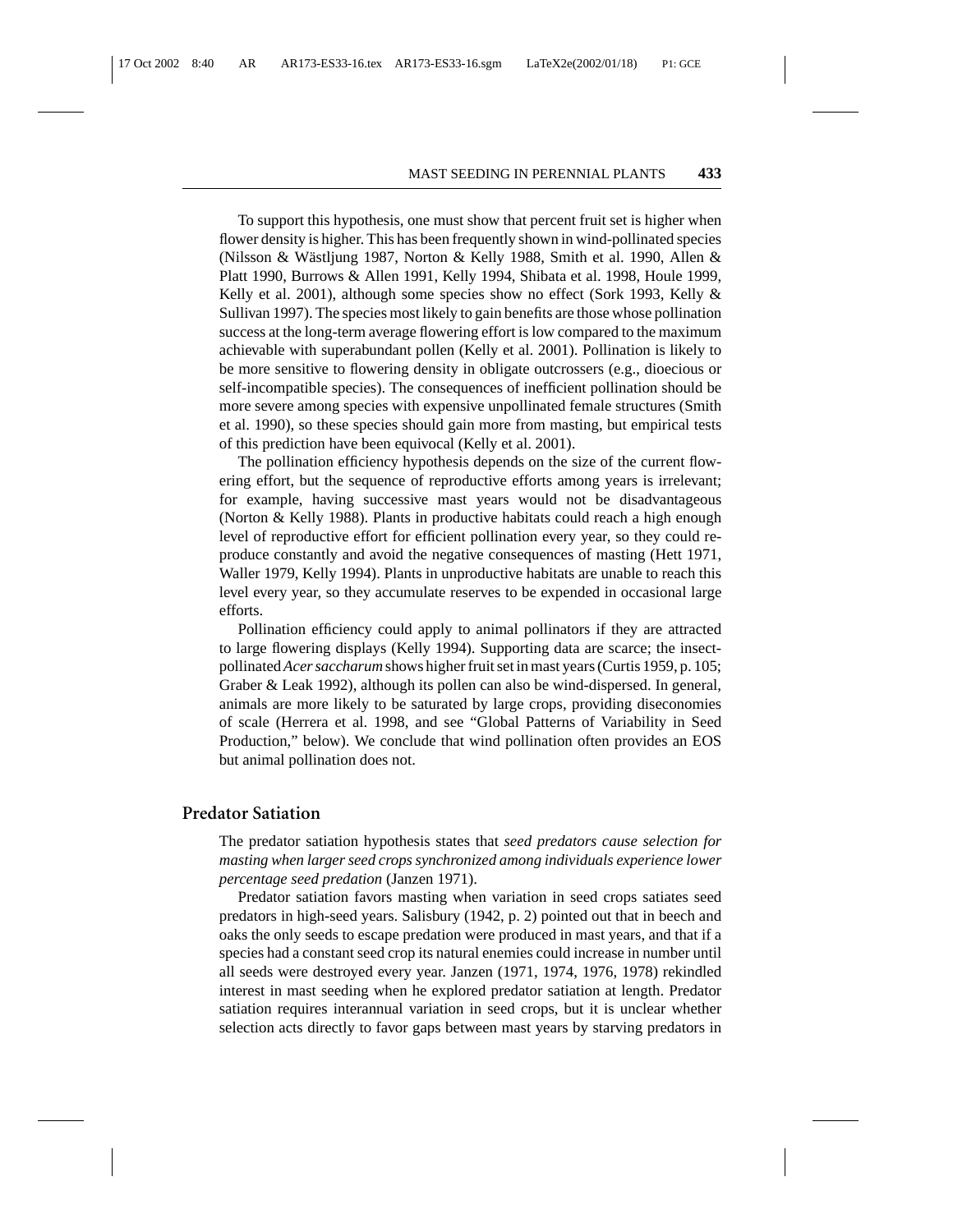low-seed years, or whether gaps are an inevitable consequence of selection for larger crop size (Janzen 1978, Silvertown 1980).

The simplest evidence for predator satiation is lower seed predation in highseed years. The ideal data are a long time-series for both seed production and seed predation at a site. Variation in space within a year is sometimes used (e.g., Nilsson  $& W$ ästljung 1987) but may not be a good analog for temporal variation. Numerous studies provide evidence of lower predation during mast years, both for insect predators (e.g., McQuilkin & Musbach 1977, DeSteven 1983, Sork 1983, Schupp 1990, Crawley & Long 1995, Sullivan & Kelly 2000, Shibata et al. 1998) and vertebrates (e.g., Boucher 1981, Nilsson 1985, Smith et al. 1990, Crawley & Long 1995, Hart 1995, Wolff 1996, Forget et al. 1999, Vander Wall 2001, Theimer 2001), although some counter-examples exist (Agren 1988, Hart 1995, Sperens 1997). Ideally, data should record losses separately for different predator species (e.g., Hedlin 1964, McKone et al. 2001). Different seed predators may vary in their responses to masting: Insects may eat less but vertebrates eat more of a large seed crop (Nilsson & Wästljung 1987, Graber & Leak 1992). Different responses can occur even within a guild (e.g., two specialist dipteran predators of *Chionochloa pallens*, McKone et al. 2001).

A thorough analysis for predator satiation requires testing for a numerical response from the predator (reduced predator densities following low seed years), detected by lower seed losses in years following a small seed crop (Silvertown 1980, Kelly & Sullivan 1997). Because predation is often sequence-dependent, two similarly sized flowering efforts could have very different levels of predation if one followed a high seed year and the other followed a low seed year (e.g., Hedlin 1964, McDonald 1992). If the seedfall time series shows simple alternation, then current crop can be a reasonable proxy for the change in crop. It will not be a good proxy where the time series is more complicated, in which case predator satiation may be unrelated to current reproduction but significantly related to the change in reproductive effort (e.g., *Chionochloa pallens*: Kelly & Sullivan 1997). The numerical response should be present in many, though not all, cases of predator satiation. When insect predators have extended diapause (e.g., Hedlin 1964, Kelly et al. 2000), effects from previous years will be more complex.

Selection by predators for or against synchrony is strongly affected by the mobility of the predator (Janzen 1978). If the predator can move easily between plants, selection will favor synchrony among plants at a scale comparable to the predator's mobility. The best large-scale examples involved specialist birds like the passenger pigeon, Carolina parakeet, and the Javanese finch *Serinus estherae* (Janzen 1971, 1976). The mammalian predators of dipterocarp species also select for synchrony on a large scale (Curran & Leighton 2000). In contrast some invertebrates may be satiated at the level of a few trees or even a single tree (e.g., *Cydia fagiglandana*: Nilsson & Wästljung 1987), necessitating very local, or no, synchrony. If the predator is a mobile generalist, it may preferentially forage on an abundant seed crop, causing higher seed losses in mast years (Janzen 1971, Nilsson  $&$  Wästljung 1987). Therefore, a plant with several different types of seed predator may experience contradictory selection pressures. For example in *Betula*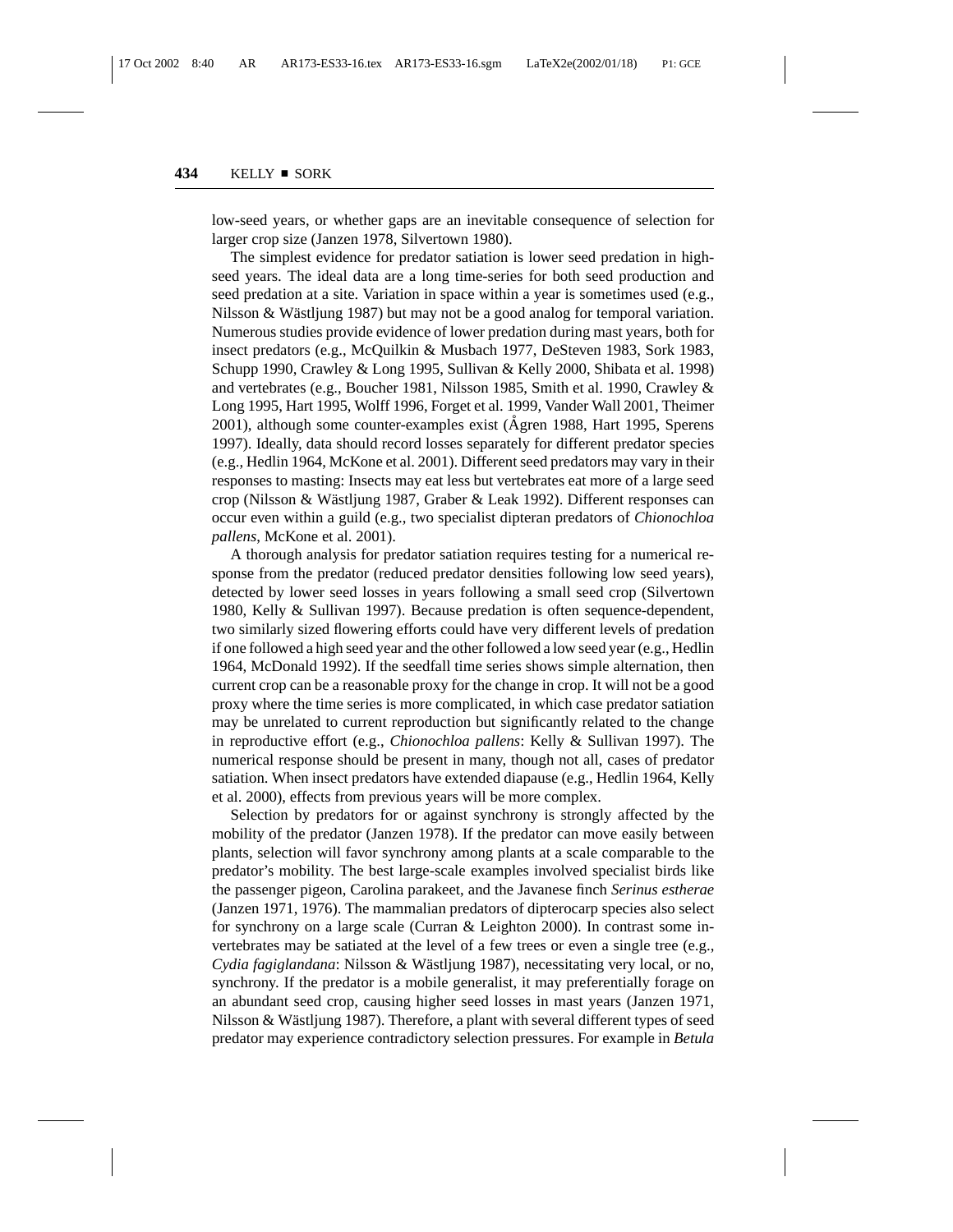*alleghaniensis* larger seed crops experienced lower percentage losses to insects but higher percentage losses to birds (Graber & Leak 1992). Because of the difference in mobility, these contradictory selection pressures could be resolved; *Betula alleghaniensis* might reduce losses to invertebrates by increasing individual seed crop variability and simultaneously reduce losses to birds by reducing synchrony to reduce the degree of masting (Kelly et al. 2001). However, the dramatic examples of masting clearly require both high interannual variability and high synchrony.

The predator satiation hypothesis is widely studied and widely accepted, perhaps beyond what is warranted by the data. The challenge for future studies is to estimate selective impacts, both by modeling seed survival at the population level, and by using long-term data on individual plants to document the relationship between the selective pressures and individual fitness, while simultaneously estimating the selective impact of multiple seed predators.

#### **Animal Dispersal**

The animal dispersal hypothesis states that *masting should be selected against in plants dispersed by frugivores that are saturated with large fruit production, creating diseconomies of scale* (Janzen 1971, Silvertown 1980, Herrera et al. 1998).

The effect of masting on seed dispersal varies among dispersal modes. Abiotic dispersal and dispersal on the outside of animals (ectozoochory) are unaffected by masting, whereas frugivore dispersal (endozoochory) would be negatively affected by masting, and predator dispersal (scatterhoarding or dyszoochory, Janzen 1971) may be affected positively. Dispersal could provide an EOS if large fruit crops attract a generalist frugivore (Bawa 1980, Kelly 1994) or result in wider dispersal by scatterhoarders (Smith et al. 1990). The key evidence supporting this hypothesis would be that in high seed years, either a higher fraction of the seed crop is dispersed, or the mean dispersal distance is greater. However, such evidence is rare (e.g., Christensen & Whitham 1991).

Several studies have shown that dispersal by frugivores is negatively affected by masting (Ballardie & Whelan 1986, Koenig et al. 1994, Herrera et al. 1994, Levey & Benkman 1999). The percentage of fruit crop removed is usually either independent of crop size (Davidar & Morton 1986) or is smaller in large crops due to satiation (Jordano 1987; Herrera et al. 1994, 1998; Herrera 1998b). Therefore frugivore-dispersed plants should be less likely to mast than plants with other kinds of dispersal, just as Silvertown (1980) and Herrera et al. (1998) reported from literature reviews (see also "Global Patterns of Variability in Seed Production," below).

For predator dispersal Vander Wall (2001) claims, with little evidence, that masting enhances dispersal. Dispersal is typically either unaffected or worsened in high seed years. For example, in *Pinus monophylla*, scatterhoarding birds collected 89% of seeds from the canopy in a low seed year but only 43% in a high seed year (Vander Wall 1997). Thus, less dispersal took place in a mast year. Also, seeds may be moved shorter distances in a mast year if animals recache seeds less often when seeds are abundant (Vander Wall & Joyner 1998). Masting benefits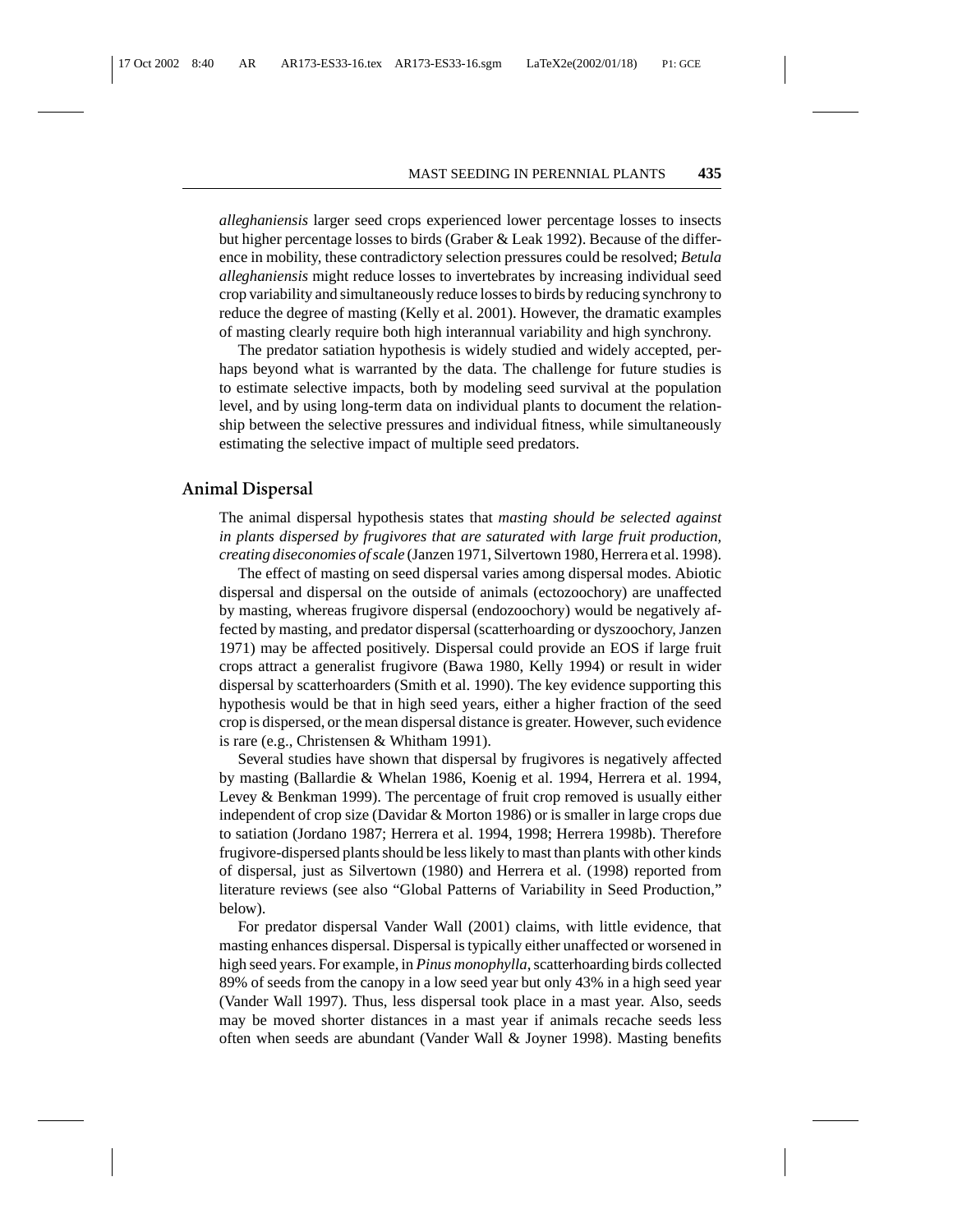predator-dispersed plants, but wholly by improving the chances of seeds escaping postdispersal predation (Janzen 1971, Vander Wall & Balda 1977, Christensen & Whitham 1991, Herrera et al. 1998, Vander Wall 2001, Theimer 2001), consistent with the predator satiation hypothesis.

## **Conclusions: Site Productivity and Contrasts with Animals**

We have shown that both wind-pollination efficiency and predator satiation often select for masting, and that dispersal by frugivores may sometimes select against it. In this concluding section, we consider the implications of these factors and make two predictions: Masting should be more common in both unproductive habitats and dominant plant species. Secondly, we consider why the equivalent of masting appears to be rarely selected for in animals.

Plants in less productive habitats should show more pronounced masting. Lower productivity increases the time required to recover between high seed crops, whether those seed crops are large to gain wind pollination benefits or to satiate predators. Factors that reduce plant productivity and are associated with more pronounced masting within or among species include altitude (Allen & Platt 1990, Webb & Kelly 1993, Mencuccini et al. 1995, Sullivan & Kelly 2000, Kelly et al. 2001), latitude (Hagner 1965, in Harper 1977), and soil infertility (Janzen 1974). For example, Gysel & Lemmien (1964) measured fruit output of *Elaeagnus angustifolia* and *Lonicera tartarica* in Michigan on normal and impoverished soils. In both cases reproductive output decreased on poorer soils and varied more among years.

Plants that dominate their communities are more likely to show masting (Janzen 1978, Boucher 1981). First, wind pollination tends to be found in dominant rather than sparse species; and second, dominant species are more vulnerable to seed predation, as they cannot escape by having low apparency. Predator satiation is also easier where one species (or group of related species, e.g., the Dipterocarpaceae) dominate the local vegetation, so masting should be especially well-developed in low-diversity communities, e.g., temperate forests (Janzen 1971).

These trends lead to an interesting prediction—that the tropics should have few masting species. Because the tropics are typified by biotic pollination and dispersal (which select against masting, see above), high plant species diversity, high site productivity, and relatively low year-to-year variation in climate, mast seeding should be uncommon there. The spectacular exception of dipterocarp forests may prove the rule (Wright et al. 1999) because these forests are dominated by closely related species that require synchrony and large crops to satiate shared vertebrate seed predators (Janzen 1969).

Finally, we comment briefly on the contrast with animals, within which "masting" is extremely rare. There are a few species of synchronized semelparous insects, most famously six species of cicadas (Heliövaara et al. 1994). Synchronized iteroparity is almost unknown. We know of only two cases where a long-lived iteroparous animal will synchronously breed in some years and refrain in others even given an adequate food supply. Two parrots, the kaka (Wilson et al.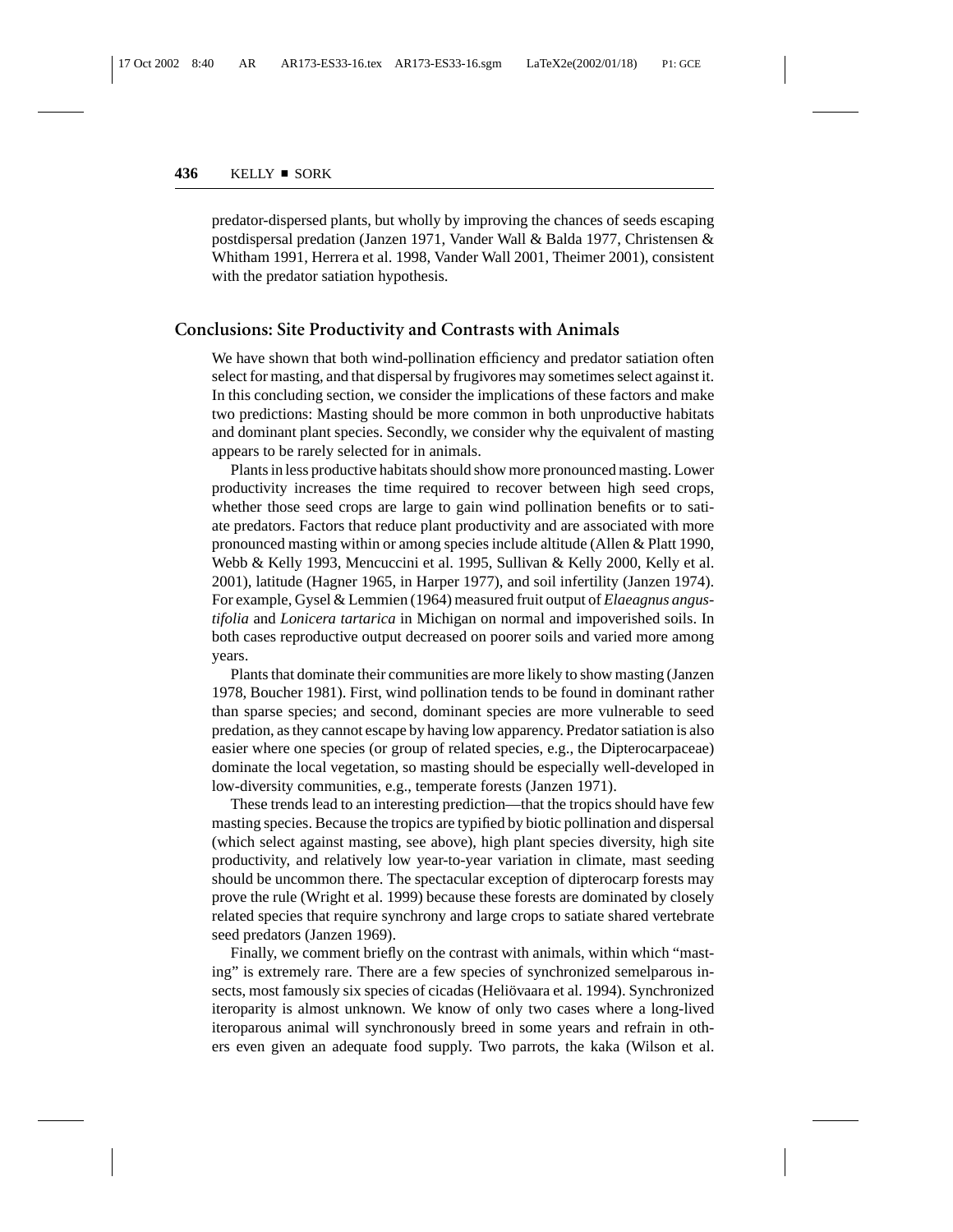1998), and the kakapo (Clout & Merton 1998) breed only in response to a masting food crop, regardless of supplementary artificial feeding. Other possible cases include the passenger pigeon (Bucher 1992), New Zealand parakeets (Moorhouse 1997), Australian banded stilt (Flannery 1994, p. 89), and New Zealand pigeon (Clout et al. 1995). We conclude that such behavior is so rare in animals yet so common in plants because animals are shorter-lived (increasing the costs of lost reproductive opportunities) and use mobility to solve the problems (finding mates, avoiding predators) that plants respond to by masting. Thus, mast seeding may be one of the "evolutionary consequences of being a plant" (Bradshaw 1972). Massed reproduction in immobile animals such as corals may be analogous to mast seeding.

## **GLOBAL PATTERNS OF VARIABILITY IN SEED PRODUCTION**

One way to evaluate the relative impacts of weather and selection on variability of seed production is to test the two hypotheses simultaneously. Two recent reviews have tested them one at a time. Koenig & Knops (2000) used 443 datasets on reproduction of temperate Northern Hemisphere trees to test predictions of the weather hypothesis. As discussed previously (in the "Introduction," above) they found that weather influences seedfall CV (seedfall variability decreases at higher latitudes, in parallel with decreases in the CV of rainfall), but that weather could not account fully for the observed patterns. In a separate review of 296 datasets for woody plants, Herrera et al. (1998) compared interannual variability in seedfall against postulated selective factors (pollination efficiency, predator satiation, and seed dispersal), while controlling for phylogenetic constraints. They predicted that wind-pollinated species should have higher  $CV_{p}$ s than biotically pollinated species but the differences were not quite significant. For dispersal mode they predicted, and found, that frugivore-dispersed plants had significantly lower  $CV_p s$ than abiotically and predator-dispersed species. Herrera et al. (1998) conclude that their analysis supports the hypotheses that these factors selected for masting. Here, we integrate the approaches of these two studies to simultaneously test predictions about differences in  $CV_p$ s across pollination and dispersal modes while controlling for, and estimating, the effect of latitude.

To understand the influence of weather, we will first report a global analysis of the CV of annual precipitation, a key weather factor for plants, using 30 years of data from 19,279 weather stations (downloaded from the Global Historical Climatology Network, ftp://ftp.ncdc.noaa.gov/pub/data/ghcn/), which was analyzed with a regression of the CV for rainfall versus latitude, with hemisphere as a class variable. Next, we will examine seed variability data using an Analysis of Covariance (ANCOVA) to evaluate the impact of pollen vector, seed dispersal mode, growth form, and hemisphere as factors, and latitude and length of study as covariates, on the CV of seed production. Our analysis employs 570 studies of ≥6 years duration compiled from reviews (Silvertown 1980, Webb & Kelly 1993, Kelly 1994, Herrera et al. 1998, Kelly et al. 2000, Koenig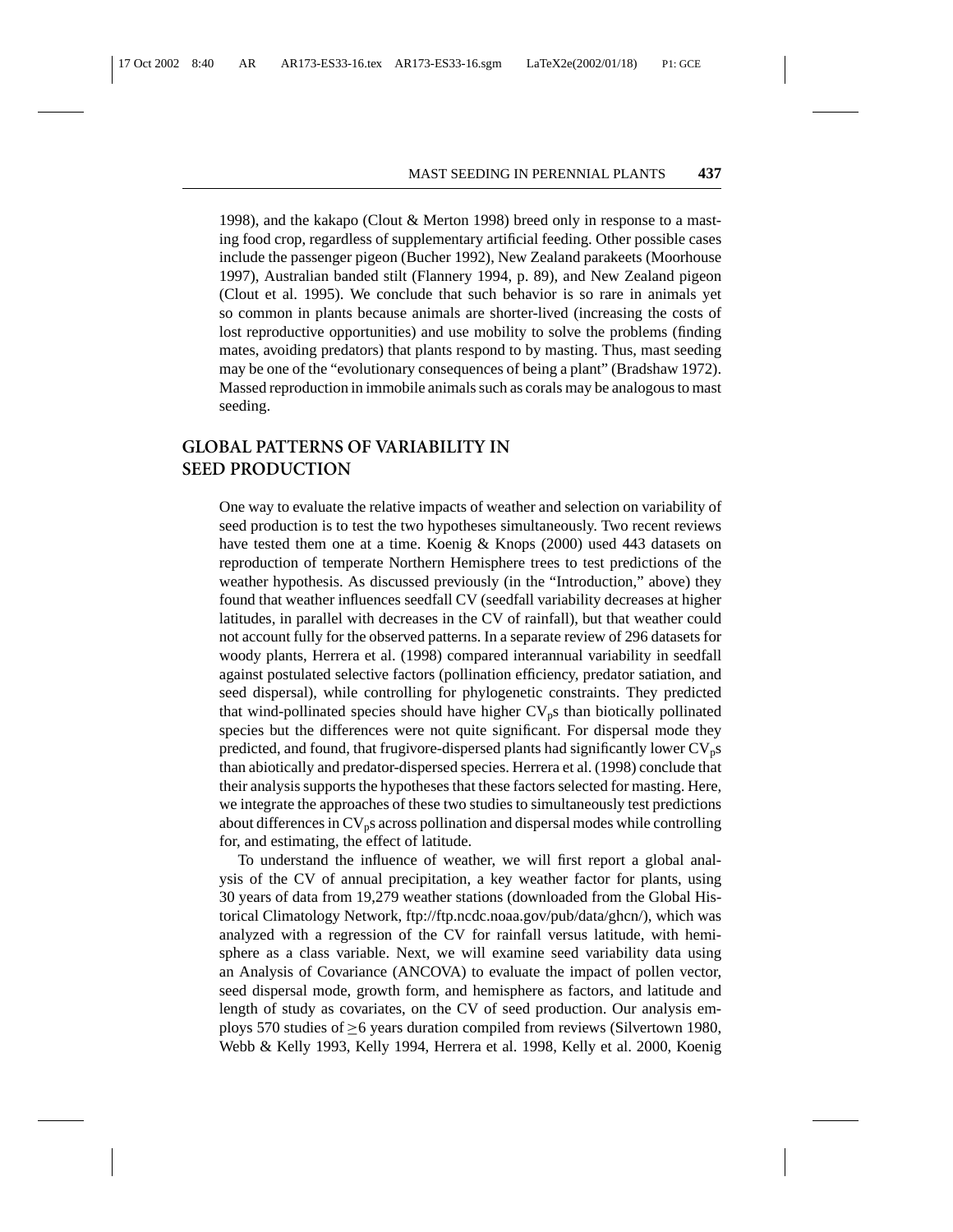& Knops 2000, Schauber et al. 2002) and the primary literature (Appendix A, http://www.annualreviews.org/MastingAppendix.html). We particularly sought extra datasets from herbaceous plants and from tropical latitudes. We categorized pollination and dispersal modes in the same way as Herrera et al. (1998).

In our global weather analysis, the CV of rainfall shows a nonlinear association with latitude (Figure 1*a*) with a peak at about 20–25◦ and decreasing variability nearer the equator and toward 60◦ latitude. The regression model had significant first, second, and third order terms (Figure 1*a*), with a significant effect of hemisphere (df  $= 1$  and  $19,265$ ;  $F = 671.8, P < 0.0001$ ). The mean CV for the Southern Hemisphere (back-transformed CV =  $0.303$ , n = 7225) was greater than that of the Northern Hemisphere (CV =  $0.248$ , n = 12,045), but both means are small compared to seedfall mean CVs. The conclusion is that the annual variability of a key weather variable, rainfall, changes significantly with latitude. If rainfall affects seed crops, then we predict that  $CV_p$  should peak at mid latitudes and be greater in the Southern Hemisphere.

Our analysis of seed production  $CV_p$  shows that both latitudinal effects and differences among pollen and seed vectors are significant (Table 1). The analysis supports the hypothesis that climatic factors influence variability in seed production. Latitude had significant first and second order terms (Table 1). The curvilinear relationship between  $CV_p$  and latitude is consistent with the precipitation/latitude relationship (Figure 1*b*), but here the peak is around 45◦. Due to an imperfect spread of seedfall data across latitudes, we cannot determine why the latitudinal curves for rainfall and seed production do not concur precisely. Both the precipitation and seedfall data indicate lower variability in the tropics (consistent with the prediction in "Conclusions: Site Productivity, and Contrasts with Animals," above) but we have very few tropical seedfall datasets. In contrast the prediction from "Conclusions: Site Productivity, and Contrasts with Animals," above, of higher  $CV_p$  at high latitudes is not supported. Similar to the rainfall data, seed production variability for the Southern Hemisphere (back-transformed least squares mean  $CV_p = 1.369$ ,  $n = 84$ ) is greater than that of the Northern Hemisphere (CV<sub>p</sub> = 1.083, n = 488). The estimates of  $CV_p$  are almost an order of magnitude greater than precipitation CVs. Thus, one or more factors are causing greater annual variability in seed production than occurs in precipitation.

In addition to the significant effect of latitude the ANCOVA model supports the predictions of the EOS hypotheses. By using the least square mean estimates that remove the effect of the other parameters, we find that CVs differ significantly between pollen vectors and among seed dispersal modes (Table 1) in a pattern consistent with selective economies of scale. Abiotic pollination has a higher mean  $CV_p$  than biotic pollination (pollination efficiency hypothesis). Species with seed dispersal by predators had a higher mean CV than species dispersed abiotically or by frugivores, supporting the predator satiation hypothesis. We also found a significant interaction between pollen and seed vector, which is not surprising because selection on pollen mode will affect seeding variability and vice versa. Consistent with the pollination efficiency and seed dispersal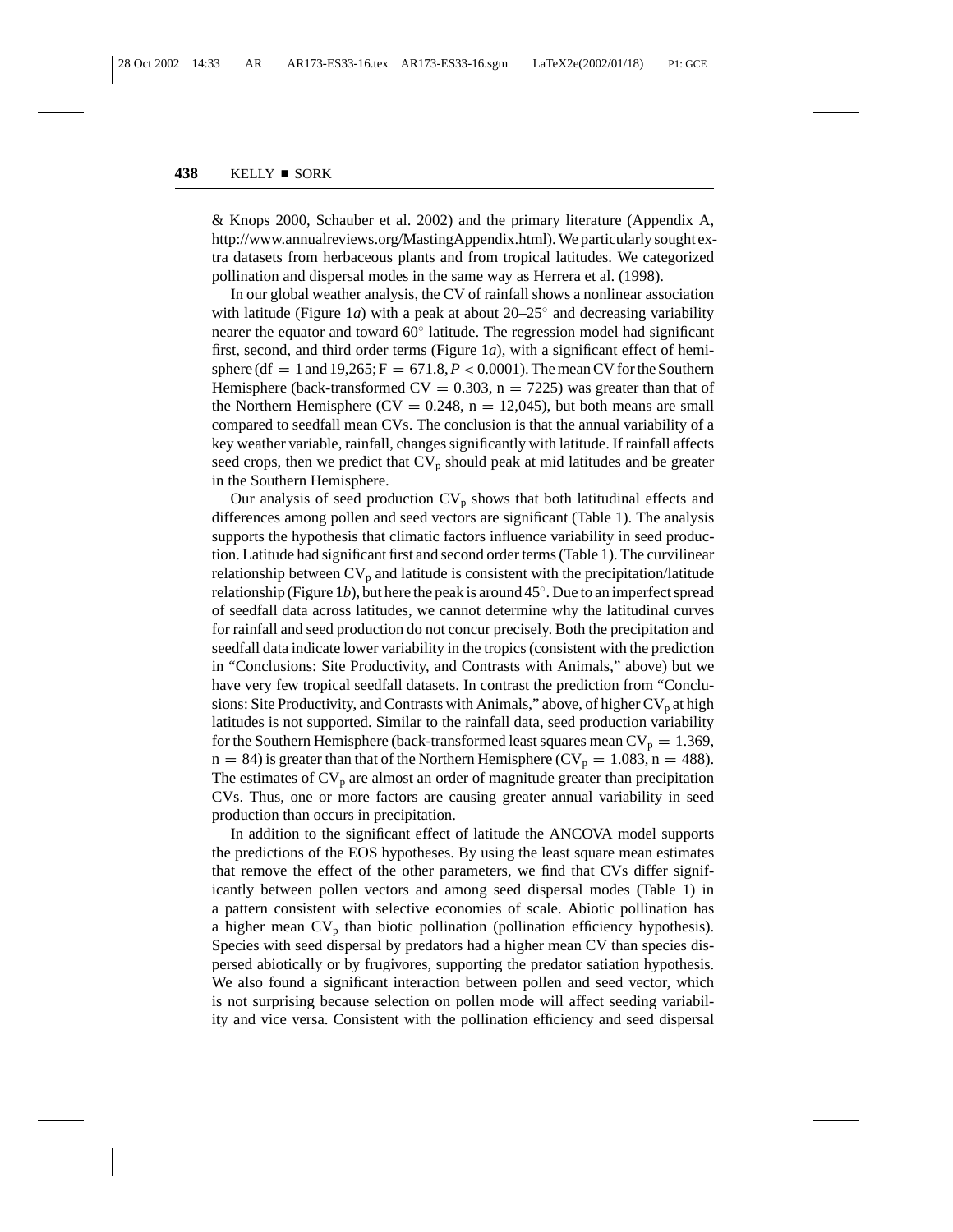| <b>Source</b>                                                                                       | DF             | <b>SS</b> | MS    | <b>F</b> Value | Pr > F  |  |  |  |  |
|-----------------------------------------------------------------------------------------------------|----------------|-----------|-------|----------------|---------|--|--|--|--|
| <b>A</b> ANCOVA for square root transformed CV of yearly seed production ( $\mathbb{R}^2 = 0.289$ ) |                |           |       |                |         |  |  |  |  |
| Model                                                                                               | 18             | 9.051     | 0.502 | 12.45          | < .0001 |  |  |  |  |
| Pollen vector                                                                                       |                | 0.363     | 0.363 | 8.99           | 0.0028  |  |  |  |  |
| Seed vector                                                                                         | 2              | 0.501     | 0.251 | 6.20           | 0.0022  |  |  |  |  |
| Pollen $\times$ seed                                                                                | 2              | 0.410     | 0.205 | 5.08           | 0.0065  |  |  |  |  |
| Growth form                                                                                         | $\overline{4}$ | 0.657     | 0.164 | 4.07           | 0.0029  |  |  |  |  |
| Hemisphere                                                                                          |                | 0.441     | 0.441 | 10.91          | 0.0010  |  |  |  |  |
| Pollen $\times$ hemisphere                                                                          |                | 0.089     | 0.089 | 2.20           | 0.1229  |  |  |  |  |
| Seed $\times$ hemisphere                                                                            | 2              | 0.708     | 0.354 | 8.76           | 0.0002  |  |  |  |  |
| Latitude                                                                                            |                | 0.414     | 0.414 | 10.26          | 0.0014  |  |  |  |  |
| Latitude <sup>2</sup>                                                                               |                | 0.179     | 0.179 | 4.43           | 0.0359  |  |  |  |  |
| Latitude $\times$ hemisphere                                                                        |                | 0.259     | 0.259 | 6.42           | 0.0116  |  |  |  |  |
| Latitude <sup>2</sup> $\times$ hemisphere                                                           |                | 0.096     | 0.096 | 2.39           | 0.1229  |  |  |  |  |
| Length of study                                                                                     |                | 0.654     | 0.654 | 16.20          | < .0001 |  |  |  |  |
| Error                                                                                               | 551            | 22.253    | 0.040 |                |         |  |  |  |  |

**TABLE 1** ANCOVA of factors affecting square root transformed CV of yearly seed production based on 570 datasets from 175 species (For sources of data, see Appendix A, http://www. annualreviews.org/MastingAppendix.html)

**B** Least square means of CV, using back-transformed values of square root transformed CV, by pollination and dispersal mode. Sample sizes are given in parentheses. Overall mean  $CV = 1.050$ 

|                       | <b>Abiotic</b> | <b>Biotic</b> |            |  |
|-----------------------|----------------|---------------|------------|--|
|                       | pollination    | pollination   | Combined   |  |
| Predator-dispersed    | 1.672(117)     | 1.861 (28)    | 1.765(145) |  |
| Frugivore-dispersed   | 1.443(15)      | 0.692(40)     | 1.034(55)  |  |
| Abiotically dispersed | 1.162(347)     | 0.741(23)     | 0.940(370) |  |
| Combined              | 1.418(479)     | 1.039(91)     |            |  |

hypotheses, biotic pollination and frugivore dispersal are associated with the lowest mean CV.

The geographic distribution of pollen and dispersal modes is clearly not random with respect to latitude (Figure 1*b*). Wind-pollinated, predator-dispersed species (filled triangles) are common above  $45^{\circ}$  latitude while animal-pollinated, frugivore-dispersed species (hollow squares) are common below 45◦ latitude. However, the ANCOVA model suggests that latitude has an effect even when pollination and dispersal modes are controlled for and vice versa.

We tested the effect of growth form because masting should be favored in longlived plants, not just in trees (Waller 1979, Silvertown 1980). The mean  $CV_p s$ differed significantly among growth forms from a maximum in herbaceous dicotyledons (mean  $CV_p = 1.683$ , n = 17 datasets), through herbaceous monocots  $(1.403, n = 20)$ , trees  $(1.253, n = 474)$ , and shrubs  $(1.177, n = 58)$ , to a minimum in woody monocots (0.700,  $n = 3$  palm datasets). The fact that trees do not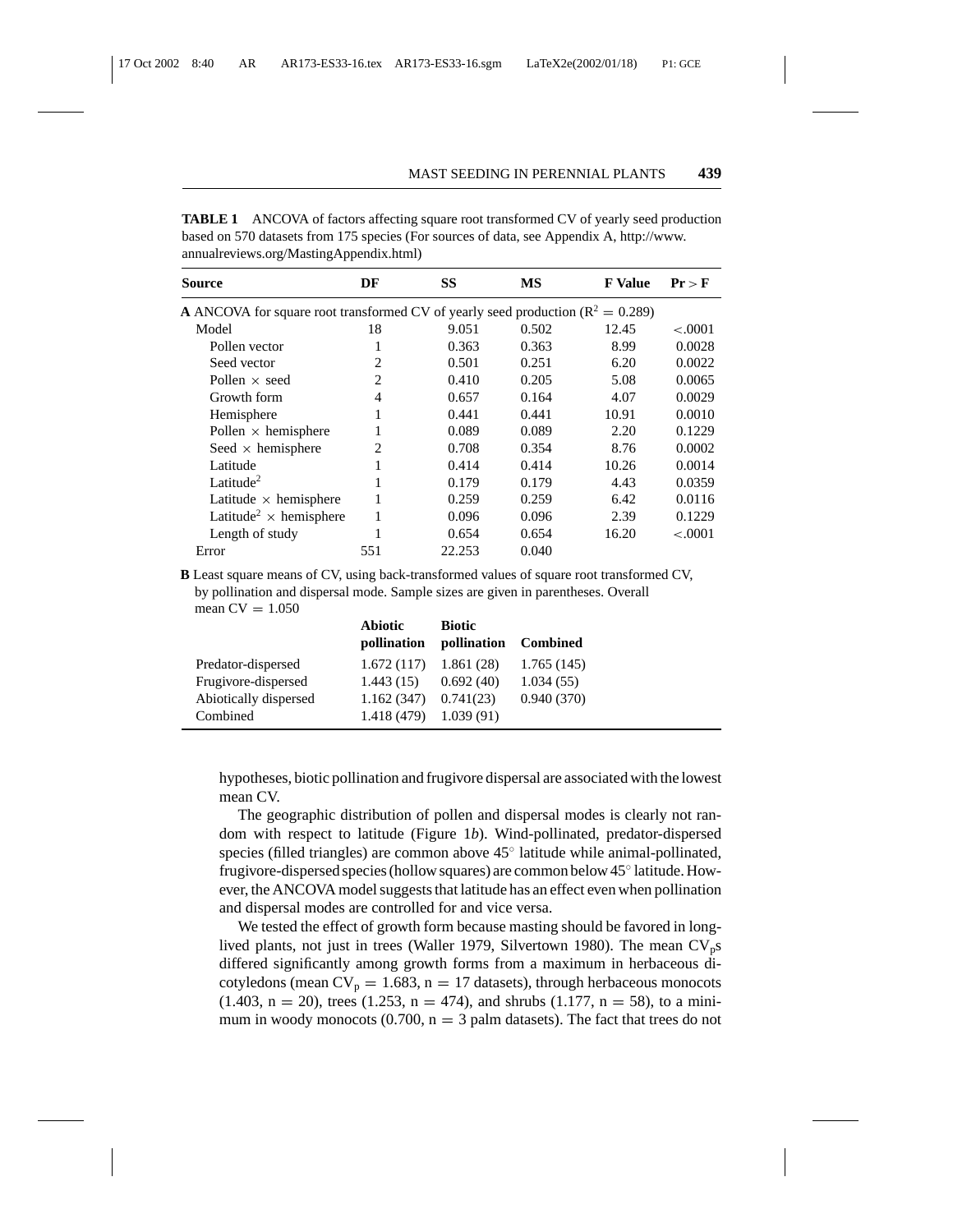have the highest value suggests the need for better study of masting in other kinds of perennials.

Length of study accounted for significant variation in our model (Table 1). Although the average length of study was 11.1 years and we had 86 datasets with at least 15 years of data, the range (6 to 35 years) is considerable. The fact that longer studies had higher CVs of seed production (in contrast to Herrera et al. 1998) suggests either that as number of years increases, the CV becomes larger (the red shift often seen in ecological data; Pimm & Redfearn 1988), or that investigators are more likely to prolong studies of more variable species. Our data support the latter alternative. Datasets that were continued for 20 years or more were already significantly more variable at the 10-year stage (mean  $CV = 1.53$ ,  $n = 39$ ) than datasets that were terminated after exactly 10 years (mean CV = 1.17, n = 69) according to a one-way ANOVA ( $F_{1, 106}$  = 14.11, *P* < 0.001). In contrast, in these longer datasets the mean CVs after 10 years (1.53) did not increase significantly after 15 years (1.52) or after the full duration (mean duration 25.7 years, mean CV =  $1.57$ ,  $F_{2,114} = 0.14$ , NS). These results indicate that plant variability affects study duration rather than study duration affecting the measured variability.

Although we collated many datasets, there are limitations in the spread of data. The 570 datasets spanned 175 species, 74 genera, and 37 families (Table 2) but, as in previous reviews (Herrera et al. 1998, Koenig & Knops 2000), were skewed toward north temperate trees. For example, *Pinus* contributed 135 studies and 14 species, and *Quercus* 58 studies and 23 species (Table 2). Geographically, the datasets span 19 countries, skewed toward the temperate Northern Hemisphere (Figure 1*c*) with the USA and Finland contributing 50% of all studies.

Finally, we comment briefly on the unavoidable confounding effects in our model. First, we noted earlier that pollen and seed dispersal modes were not distributed randomly with respect to latitude nor are they independent of each other. Statistically our samples should ideally be more balanced across latitude, but the problem is more one of evolution than sampling error. Second, genera and species are very unevenly represented. We decided to include every available dataset despite replication of taxa. When we compared CVs for different sites within a taxon, we found a great deal of variation. In fact, if latitude and local weather conditions as well as pollen/dispersal traits jointly influence CV, then data from separate sites are partially independent and offer additional information. To check that our results were not driven by over-representation of *Pinus*, we ran the ANCOVA excluding this genus ( $n = 435$ ) and the conclusions were identical. Third, we omitted taxonomic status from our final model. If it was included, we lost the latitude effect because different taxa occur in different parts of the world. For this particular analysis, we were more interested in how the CVs vary globally with latitude than in how CVs vary with taxon. Reassuringly, Herrera et al. (1998) found that controlling for phylogeny did not alter the conclusions from their analysis of pollination and dispersal modes.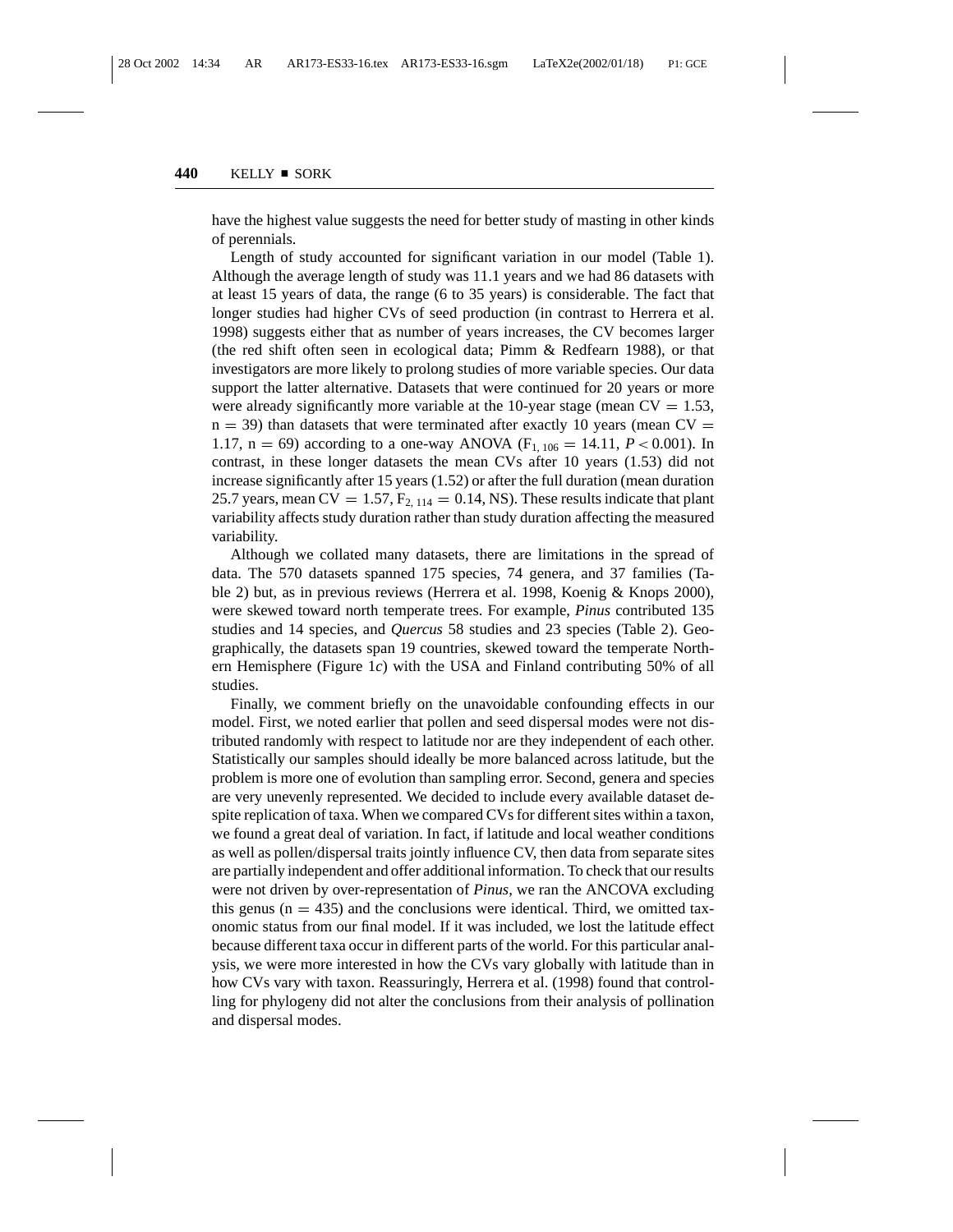| Family                                                                                  | # studies Family |                                                                                                               | # studies      | Family             | # studies      |  |  |  |
|-----------------------------------------------------------------------------------------|------------------|---------------------------------------------------------------------------------------------------------------|----------------|--------------------|----------------|--|--|--|
| A List of all 37 families and number of studies per family ranked by frequency of study |                  |                                                                                                               |                |                    |                |  |  |  |
| Pinaceae                                                                                | 279              | Caprifoliaceae                                                                                                | 4              | Tiliaceae          | $\overline{c}$ |  |  |  |
| Fagaceae                                                                                | 95               | Arecaceae                                                                                                     | 3              | Bombacaceae        | 1              |  |  |  |
| <b>Betulaceae</b>                                                                       | 46               | Elaeocarpaceae                                                                                                | 3              | <b>Burseraceae</b> | 1              |  |  |  |
| Fabaceae                                                                                | 29               | Anacardiaceae                                                                                                 | 2              | Hippocastanaceae   | 1              |  |  |  |
| Poaceae                                                                                 | 20               | Cornaceae                                                                                                     | $\overline{2}$ | Labiateae          | 1              |  |  |  |
| Cupressaceae                                                                            | 9                | Corylaceae                                                                                                    | 2              | Meliaceae          |                |  |  |  |
| Oleaceae                                                                                | 9                | Elaeagnaceae                                                                                                  | 2              | Nyssaceae          | 1              |  |  |  |
| Rosaceae                                                                                | 9                | Ericaceae                                                                                                     | $\overline{2}$ | Rubiaceae          |                |  |  |  |
| Agavaceae                                                                               | 8                | Eucryphiaceae                                                                                                 | 2              | Smilacaceae        | 1              |  |  |  |
| Juglandaceae                                                                            | 7                | Liliaceae                                                                                                     | 2              | Violaceae          | 1              |  |  |  |
| Podocarpaceae                                                                           | 7                | Monimiaceae                                                                                                   | 2              | Winteraceae        | 1              |  |  |  |
| Gentianaceae                                                                            | 6                | Taxodiaceae                                                                                                   | $\overline{c}$ |                    |                |  |  |  |
| Aceraceae                                                                               | $\overline{4}$   | Thymelaeaceae                                                                                                 | $\overline{c}$ |                    |                |  |  |  |
|                                                                                         |                  | <b>B</b> List of genera (with family) out of 74 sampled genera with more than 10 studies, ranked by frequency |                |                    |                |  |  |  |
|                                                                                         | <b>Number</b>    |                                                                                                               | <b>Number</b>  |                    |                |  |  |  |
| <b>Genus (Family)</b>                                                                   |                  | of studies Genus (Family)                                                                                     | of studies     |                    |                |  |  |  |
| Pinus (Pinaceae)                                                                        | 135              | Chionochloa (Poaceae)                                                                                         | 17             |                    |                |  |  |  |
| Picea (Pinaceae)                                                                        | 66               | Fagus (Fagaceae)                                                                                              | 17             |                    |                |  |  |  |
| Quercus (Fagaceae)                                                                      | 58               | Acacia (Fabaceae)                                                                                             | 16             |                    |                |  |  |  |
| Abies (Pinaceae)                                                                        | 43               | Pseudotsuga (Pinaceae)                                                                                        | 12             |                    |                |  |  |  |
| Betula (Betulaceae)                                                                     | 35               | Tsuga (Pinaceae)                                                                                              | 12             |                    |                |  |  |  |
| Nothofagus                                                                              | 18               | Larix (Pinaceae)                                                                                              | 11             |                    |                |  |  |  |
| (Fagaceae)                                                                              |                  |                                                                                                               |                |                    |                |  |  |  |

**TABLE 2** Taxa involved in the 570 studies of seed production for 6 or more years (for details of sources see Appendix A)

Our ANCOVA analysis supports the notion that selection favors the evolution of masting behavior for species with certain pollen and seed attributes. The large values of  $CV_p$  relative to the precipitation CVs and the significant effects of pollen and dispersal modes are strong evidence. Ideally, a global analysis would include more data points for tropical, herbaceous, and Southern Hemisphere populations. However, generalizations about the global patterns of CV are now reasonably robust. Our conclusions are consistent with those of Herrera et al. (1998) and Koenig & Knops (2000). We now need studies with a different approach, particularly long-term studies with data for individual plants, to study the selective pressures directly and to see whether they are affecting variability, synchrony, or masting interval. In other words, we need microevolutionary studies, especially from outside the Pinaceae and Fagaceae. It would be helpful to study different species at the same site because they would be experiencing the same weather. In addition, we could benefit from macroevolutionary studies that compare seeding schedules in related species with different pollen or seed dispersal modes. These approaches will answer questions that broad surveys cannot.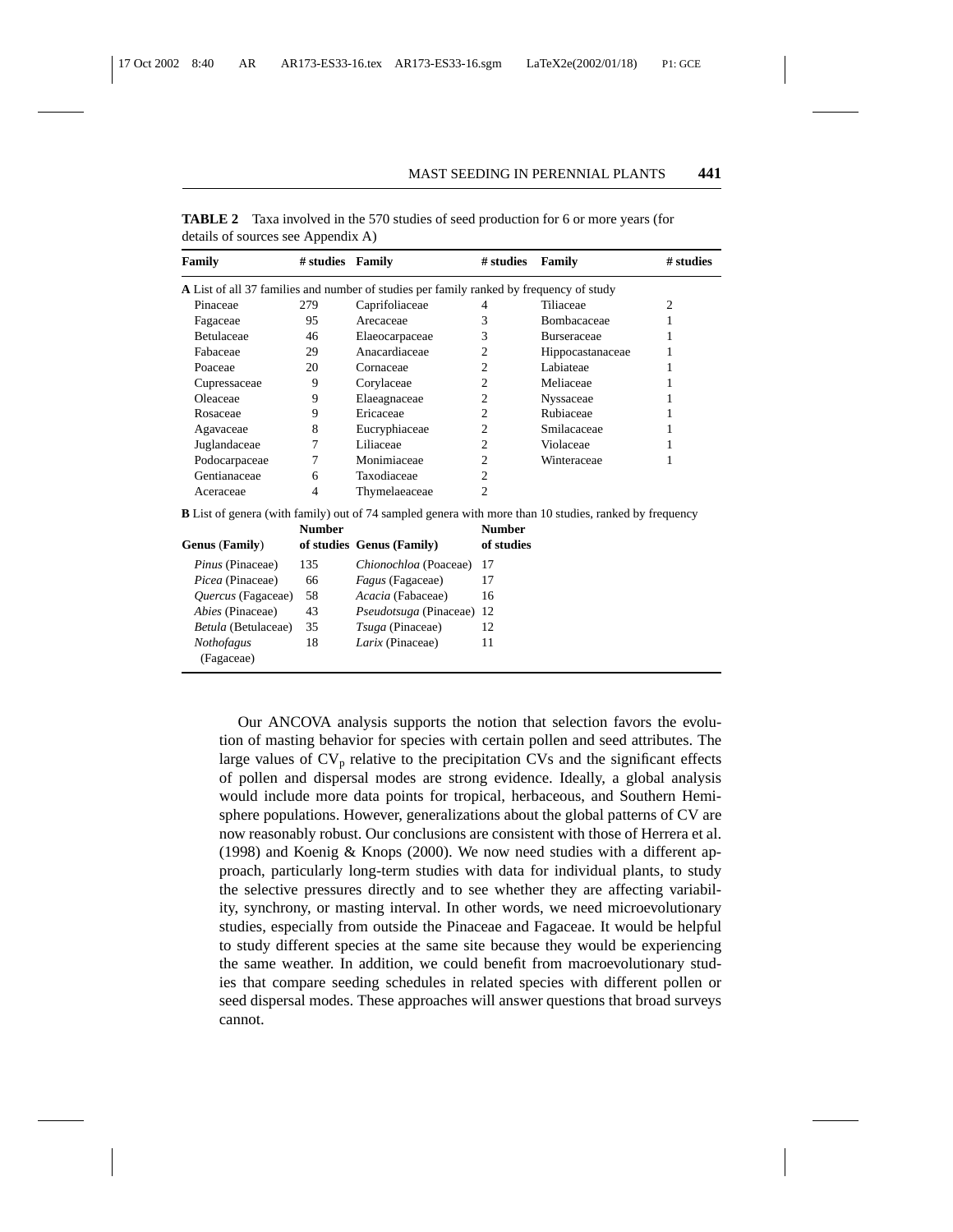## **FUTURE DIRECTIONS**

We highlight eight promising directions for future research. (*a*) We need more tests of predator satiation that model the selective benefits of masting and test for numerical responses. (*b*) Physiological work on resource acquisition and depletion will help to quantify the underlying mechanisms of masting. Long-term observational studies on individual plants and manipulative experiments that alter resources would both be worthwhile. (*c*) We need to study the relationship between site productivity and degree of masting, including more data on tropical plants and plants of arid environments. (*d*) We should study the selective forces and physiological mechanisms of plants with very constant reproduction. (*f*) Study of anthropogenic impacts on masting is desirable. For example, global warming may disrupt the temperature cues that synchronize plants, causing masting to fail (McKone et al. 1998), or fragmentation may devalue the benefits of masting (Curran & Leighton 2000, Kelly et al. 2001). (*g*) We need to model the impact of pulsed resources on animal communities (Ostfeld & Keesing 2000), particularly if global warming may disrupt masting. (*h*) We need explicit study of the spatial dimension in masting. Studies of local and meso-scale spatial autocorrelation similar to those done with animal populations (Bjørnstad et al. 1999) can clarify the scale of biotic versus abiotic interactions. (*i*) Time-series analysis of periodicity in masting species (e.g., Bonferroni series) can elucidate both the dynamics of seedfall patterns and interactions with predator population responses if data sets of adequate duration can be assembled.

The history of masting has had several phases. Janzen and others initiated many evolutionary hypotheses over a short period, which were followed by gradual empirical testing of these ideas. Now we are entering an era of mechanistic understanding of the spatial and temporal patterns, the causes, the physiological dynamics, and the cascading consequences of mast seeding.

#### **ACKNOWLEDGMENTS**

This paper benefited greatly from discussions in the Masting Dynamics Working Group (Ottar Bjørnstad, John Buonaccorsi, Richard Duncan, Joe Elkinton, Walt Koenig, Bill Kuhn, Andrew Liebhold, Mikko Peltonen, Mark Rees, Chris Smith, and Bob Westfall) supported by the National Center for Ecological Analysis and Synthesis, a Center funded by NSF (Grant #DEB-0072909), the University of California, and UC Santa Barbara. VLS acknowledges support from the Missouri Department of Conservation and thanks Judy Bramble for years of wonderful discussion on masting. Bill Kuhn helped collate datasets, Juan Fernandez and Rodney Dyer helped analyze data and prepare figures, and Bob Westfall provided statistical advice. Rob Allen, Bob Brockie, Phil Cowan, Diane DeSteven, Carlos Herrera, David Inouye, Walt Koenig, and W. Joseph Wright kindly provided access to unpublished data. Carol Augspurger, Pedro Jordano, Linda Newstrom-Lloyd, Laura Sessions, Jon Sullivan, and Don Waller made helpful comments on the manuscript.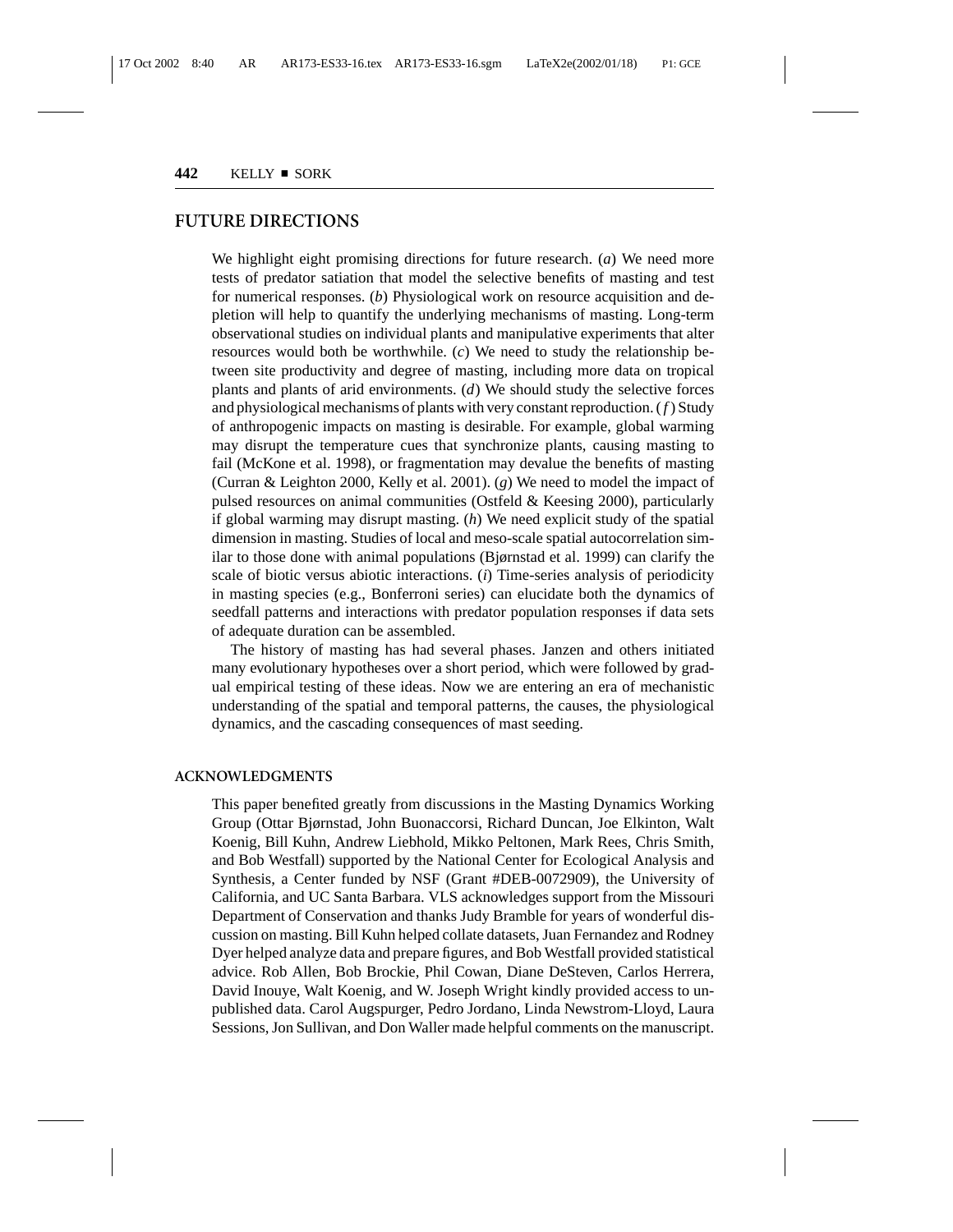#### **LITERATURE CITED**

- $\AA$ gren J. 1988. Between-year variation in flowering and fruit set in frost-prone and frostsheltered populations of dioecious Rubus *chamaemorus. Oecologia* 76:175–83
- Allen RB, Platt KH. 1990. Annual seedfall variation in *Nothofagus solandri* (Fagaceae), Canterbury, New Zealand. *Oikos* 57:199– 206
- Ashton PS, Givnish TJ, Appanah S. 1988. Staggered flowering in the Dipterocarpaceae: new insights into floral induction and the evolution of mast fruiting in the aseasonal tropics. *Am. Nat.* 132:44–66
- Ballardie RT, Whelan RJ. 1986. Masting, seed dispersal and seed predation in the cycad *Macrozamia communis. Oecologia* 70: 100–5
- Bawa KS. 1980. Evolution of dioecy in flowering plants. *Annu. Rev. Ecol. Syst.* 11:15–39
- Bjørnstad ON, Ims RA, Lambin X. 1999. Spatial population dynamics: analyzing patterns and processes of population synchrony. *Trends Ecol. Evol.* 14:427–32
- Boucher DH. 1981. Seed predation by mammals and forest dominance by *Quercus oleoides*, a tropical lowland oak. *Oecologia* 49:409–19
- Bradshaw AD. 1972. Some of the evolutionary consequences of being a plant. *Evol. Biol.* 5:25–47
- Bucher EH. 1992. The causes of extinction of the passenger pigeon. In *Current Ornithology*, ed. DM Power pp. 1–36. New York: Plenum
- Büsgen M, Münch E. 1929. *The Structure and Life of Forest Trees*. London: Chapman & Hall, Transl. T. Thompson, 3rd ed.
- Burrows LE, Allen RB. 1991. Silver beech (*Nothofagus menziesii* (Hook. f.) Oerst.) seedfall patterns in the Takitimu Range, South Island, New Zealand. *NZ J. Bot.* 29:361–65
- Byram TD, Lowe WJ, McGriff JA. 1986. Clonal and annual variation in cone production in loblolly pine seed orchards. *For. Sci.* 32:1067–73
- Christensen KM, Whitham TG. 1991. Indirect herbivore mediation of avian seed dispersal in pinyon pine. *Ecology* 72:534–42
- Clout MN, Karl BJ, Pierce RJ, Robertson HA. 1995. Breeding and survival of New Zealand pigeons *Hemiphaga novaeseelandiae*. *Ibis* 137:264–71
- Clout MN, Merton DV. 1998. Saving the Kakapo: the conservation of the world's most peculiar parrot. *Bird Conserv. Int.* 8:281–96
- Crawley MJ, Long CR. 1995. Alternate bearing, predator satiation and seedling recruitment in *Quercus robur* L. *J. Ecol.* 83:683–96
- Cremer KW. 1992. Relations between reproductive growth and vegetative growth of *Pinus radiata. For. Ecol. Manage.* 52: 179–99
- Curran LM, Leighton M. 2000. Vertebrate responses to spatiotemporal variation in production of mast-fruiting Dipterocarpaceae. *Ecol. Monogr.* 70:101–28
- Curtis JT. 1959. *The Vegetation of Wisconsin*. Madison: Univ. Wisc. Press 657 pp.
- Davidar P, Morton ES. 1986. The relationship between fruit crop sizes and fruit removal rates by birds. *Ecology* 67:262–65
- Davies SJJF. 1976. Studies of the flowering season and fruit production of some arid zone shrubs and trees in western Australia. *J. Ecol.* 64:665–87
- Despland E, Houle G. 1997. Climate influences on growth and reproduction of *Pinus banksiana* (Pinaceae) at the limit of the species distribution in eastern North America. *Am. J. Bot.* 84:928–37
- DeSteven D. 1983. Reproductive consequences of insect seed predation in *Hamamelis virginiana. Ecology* 64:89–98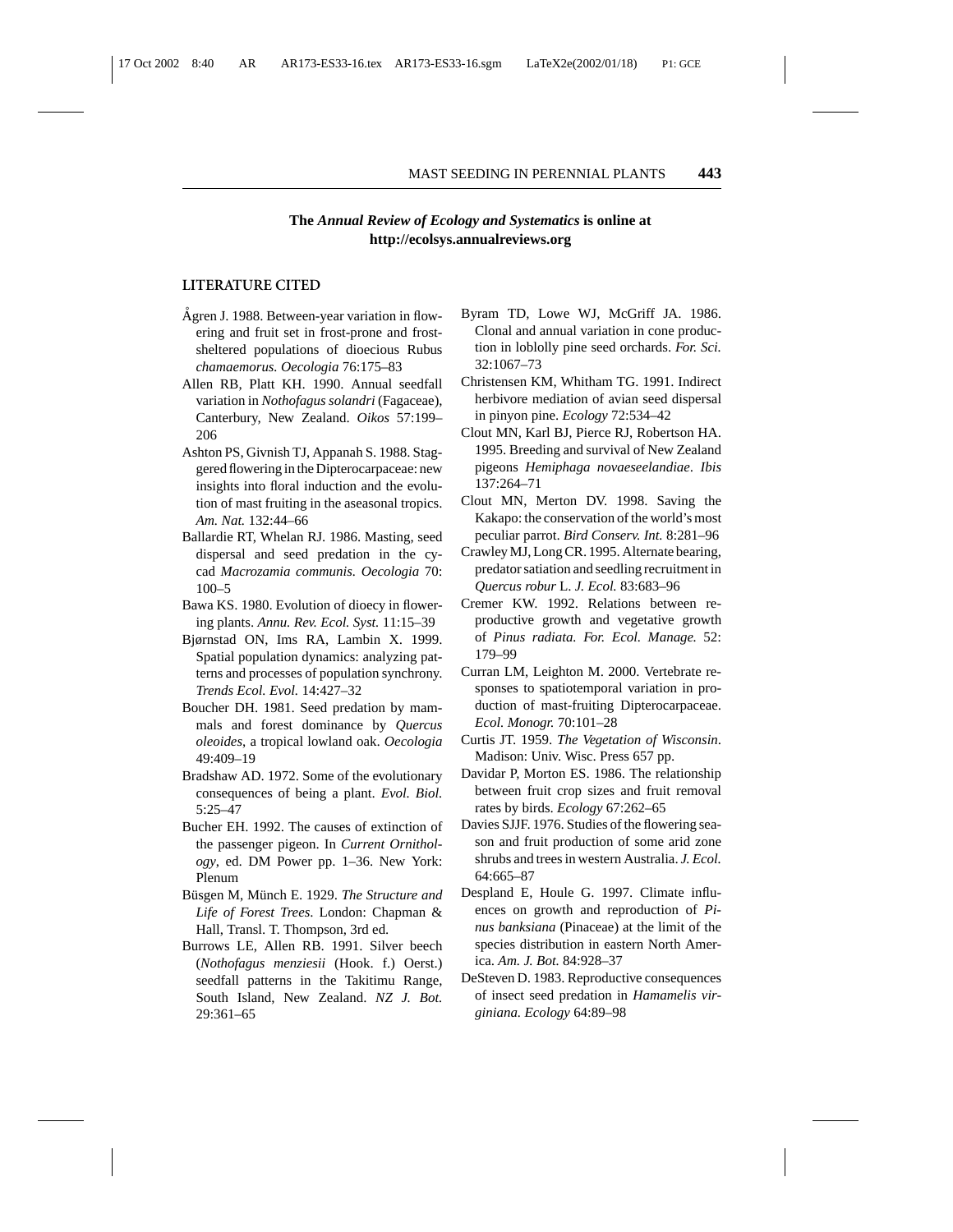- Eis S, Garman EH, Ebell LF. 1965. Relation between cone production and diameter increment of Douglas Fir (*Pseudotsuga menziesii* (Mirb.) Franco), Grand Fir (*Abies grandis* (Dougl.) Lindl.) and Western White Pine (*Pinus monticola* Dougl.).*Can. J. Bot.* 43:1553– 59
- Fenner M. 1991. Irregular seed crops in forest trees. *Q. J. For.* 85:166–72
- Fenner M. 1998. The phenology of growth and reproduction in plants. *Perspect. Plant Ecol. Evol. Syst.* 1:78–91
- Flannery TF. 1994. *The Future Eaters*. Kew, Victoria, Aust.: Reed. 423 pp.
- Forget P-M, Kitajima K, Foster RB. 1999. Preand post-dispersal seed predation in *Tachigali versicolor* (Caesalpiniaceae): effects of timing of fruiting and variation among trees. *J. Trop. Ecol.* 15:61–81
- Graber RE, Leak WB. 1992. *Seed fall in an old-growth northern hardwood forest*. Radnor, Pa.: USDA, Research paper NE-663, 11 pp.
- Greer GK, McCarthy BC. 2000. Patterns of growth and reproduction in a natural population of the fern *Polystichum acrostichoides*. *Am. Fern J.* 90:60–76
- Gross HL. 1972. Crown deterioration and reduced growth associated with excessive seed production by birch. *Can. J. Bot.* 50:2431– 37
- Gysel LW, Lemmien WA. 1964. An eight-year record of fruit production. *J. Wildl. Manage.* 28:175–77
- Harper JL. 1977. *Population Biology of Plants*. London: Academic. 892 pp.
- Hart TB. 1995. Seed, seedling and subcanopy survival in monodominant and mixed forests of the Ituri forest, Africa. *J. Trop. Ecol.* 11:443–59
- Hedlin AF. 1964. A six-year plot study on douglas-fir cone insect population fluctuations. *For. Sci.* 10:124–28
- Heliövaara K, Väisänen R, Simon C. 1994. Evolutionary ecology of periodical insects. *Trends Ecol. Evol.* 9:475–80
- Herrera CM. 1998a. Population-level estimates of interannual variability in seed production:

What do they actually tell us? *Oikos* 82:612– 16

- Herrera CM. 1998b. Long-term dynamics of Mediterranean frugivorous birds and fleshy fruits: a 12-yr study. *Ecol. Monogr.* 68:511– 38
- Herrera CM, Jordano P, Guitián J, Traveset A. 1998. Annual variability in seed production by woody plants and the masting concept: reassessment of principles and relationship to pollination and seed dispersal. *Am. Nat.* 152:576–94
- Herrera CM, Jordano P, López-Soria L, Amat JA. 1994. Recruitment of a mast-fruiting, bird-dispersed tree: bridging frugivore activity and seedling establishment. *Ecol. Monogr.* 64:315–44
- Hett JM. 1971. A dynamic analysis of age in sugar maple seedlings. *Ecology* 52:1071–74
- Houle G. 1999. Mast seeding in *Abies balsamea, Acer saccharum* and *Betula alleghaniensis* in an old growth, cold temperate forest of north-eastern North America. *J. Ecol.* 87:413–22
- Inouye DW. 2000. The ecological and evolutionary significance of frost in the context of climate change. *Ecol. Lett.* 3:457–63
- Isagi Y, Sugimura K, Sumida A, Ito H. 1997. How does masting happen and synchronize? *J. Theor. Biol.* 187:231–39
- Janzen DH. 1969. Seed-eaters versus seed size, number, toxicity and dispersal. *Evolution* 23:1–27
- Janzen DH. 1971. Seed predation by animals. *Annu. Rev. Ecol. Syst.* 2:465–92
- Janzen DH. 1974. Tropical blackwater rivers, animals, and mast fruiting by the Dipterocarpaceae. *Biotropica* 6:69–103
- Janzen DH. 1976. Why bamboos wait so long to flower. *Annu. Rev. Ecol. Syst.* 7:347– 91
- Janzen DH. 1978. Seeding patterns of tropical trees. In *Tropical Trees as Living Systems*, ed. PB Tomlinson, MH Zimmermann, pp. 83–128. Cambridge, UK: Cambridge Univ. Press
- Jordano P. 1987. Patterns of mutualistic interactions in pollination and seed dispersal: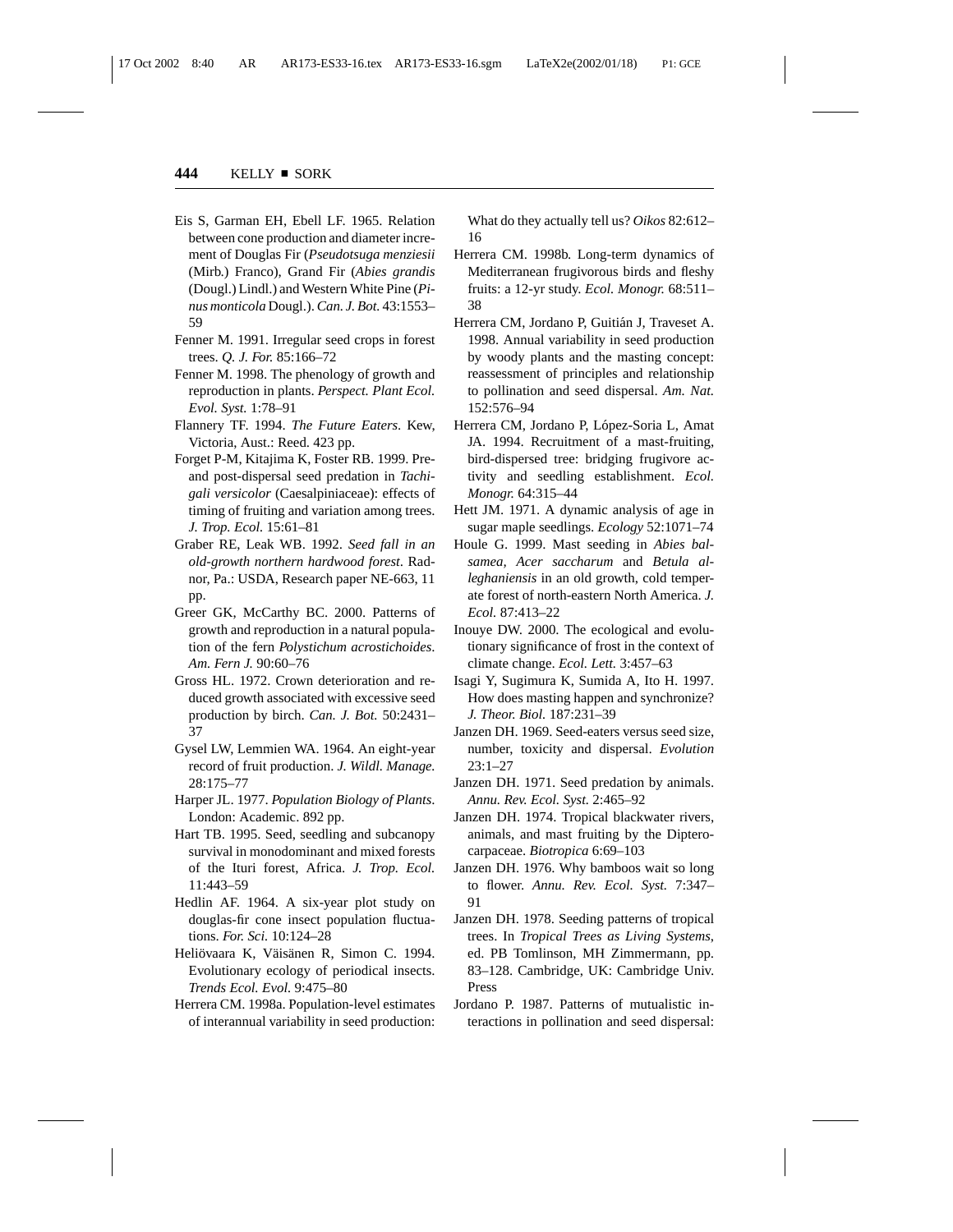connectance, dependence asymmetries, and coevolution. *Am. Nat.* 129:657–77

- Keeley JE, Bond WJ. 1999. Mast flowering and semelparity in bamboos: the bamboo fire cycle hypothesis. *Am. Nat.* 154:383–91
- Kelly D. 1994. The evolutionary ecology of mast seeding. *Trends Ecol. Evol.* 9: 465–70
- Kelly D, Sullivan JJ. 1997. Quantifying the benefits of mast seeding on predator satiation and wind pollination in *Chionochloa pallens* (Poaceae). *Oikos* 78:143–50
- Kelly D, Harrison AL, Lee WG, Payton IJ, Wilson PR, Schauber EM. 2000. Predator satiation and extreme mast seeding in 11 species of *Chionochloa* (Poaceae). *Oikos* 90:477–88
- Kelly D, Hart DE, Allen RB. 2001. Evaluating the wind-pollination benefits of mast seeding. *Ecology* 82:117–26
- Koenig WD, Knops JMH. 1998. Scale of mast-seeding and tree-ring growth. *Nature* 396:225–26
- Koenig WD, Knops JMH. 2000. Patterns of annual seed production by Northern Hemisphere trees: a global perspective. *Am. Nat.* 155:59–69
- Koenig WD, Knops JMH, Carmen WJ, Stanback MT, Mumme RL. 1996. Acorn production by oaks in central coastal California: influence of weather at three levels. *Can. J. For. Res.* 26:1677–83
- Koenig WD, Mumme RL, Carmen WJ, Stanback MT. 1994. Acorn production by oaks in central coastal California: variation within and among years. *Ecology* 75:99–109
- Levey DJ, Benkman CW. 1999. Fruit-seed disperser interactions: timely insights from a long-term perspective. *Trends Ecol. Evol.* 14:41–43
- Lord J. 1998. Effect of flowering on vegetative growth and further reproduction in *Festuca novae-zelandiae. NZ J. Ecol.* 22:25–31
- McDonald PM. 1992. Estimating seed crops of conifer and hardwood species. *Can. J. For. Res.* 22:832–38
- McKone MJ, Kelly D, Harrison AL, Sullivan JJ, Cone AJ. 2001. Biology of insects that feed in the inflorescences of *Chionochloa*

*pallens* (Poaceae) in New Zealand and their relevance to mast seeding.*NZ J. Zool.* 28:89– 101

- McKone MJ, Kelly D, Lee WG. 1998. Effect of climate change on masting species: frequency of mass flowering and escape from specialist insect seed predators. *Glob. Change Biol.* 4:591–96
- McQuilkin RA, Musbach RA. 1977. Pin oak acorn production on green tree reservoirs in southeastern Missouri. *J. Wildl. Manage.* 41:218–25
- Mencuccini M, Piussi P, Sulli AZ. 1995. 30 years of seed production in a subalpine Norway spruce forest. *For. Ecol. Manage.* 76:109–25
- Moorhouse R. 1997. The diet of the North Island kaka (*Nestor meridionalis septentrionalis*) on Kapiti Island. *NZ J. Ecol.* 21:141–52
- Morris RF. 1951. The effects of flowering on the foliage production and growth of balsam fir. *For. Chron.* 27:40–57
- Muir AN. 1995. The cost of reproduction to the clonal herb *Asarum canadense* (wild ginger). *Can. J. Bot.* 73:1683–86
- Nienstaedt H. 1985. Inheritance and correlation of frost injury, growth, flowering and cone characteristics in white spruce. *Picea glauca* (Moench) Voss. *Can. J. For. Res.* 15:498–504
- Nilsson SG. 1985. Ecological and evolutionary interactions between reproduction of beech *Fagus sylvatica* and seed eating animals. *Oikos* 44:157–64
- Nilsson SG, Wästljung U. 1987. Seed predation and cross-pollination in mast-seeding beech (*Fagus sylvatica*) patches. *Ecology* 68:260– 65
- Norton DA, Kelly D. 1988. Mast seeding over 33 years by *Dacrydium cupressinum* Lamb. (rimu) (Podocarpaceae) in New Zealand: the importance of economies of scale. *Funct. Ecol.* 2:399–408
- Ostfeld RS, Jones CG, Wolff JO. 1996. Of mice and mast: ecological connections in eastern deciduous forests. *Bioscience* 46:323–30
- Ostfeld R, Keesing F. 2000. Pulsed resources and consumer community dynamics in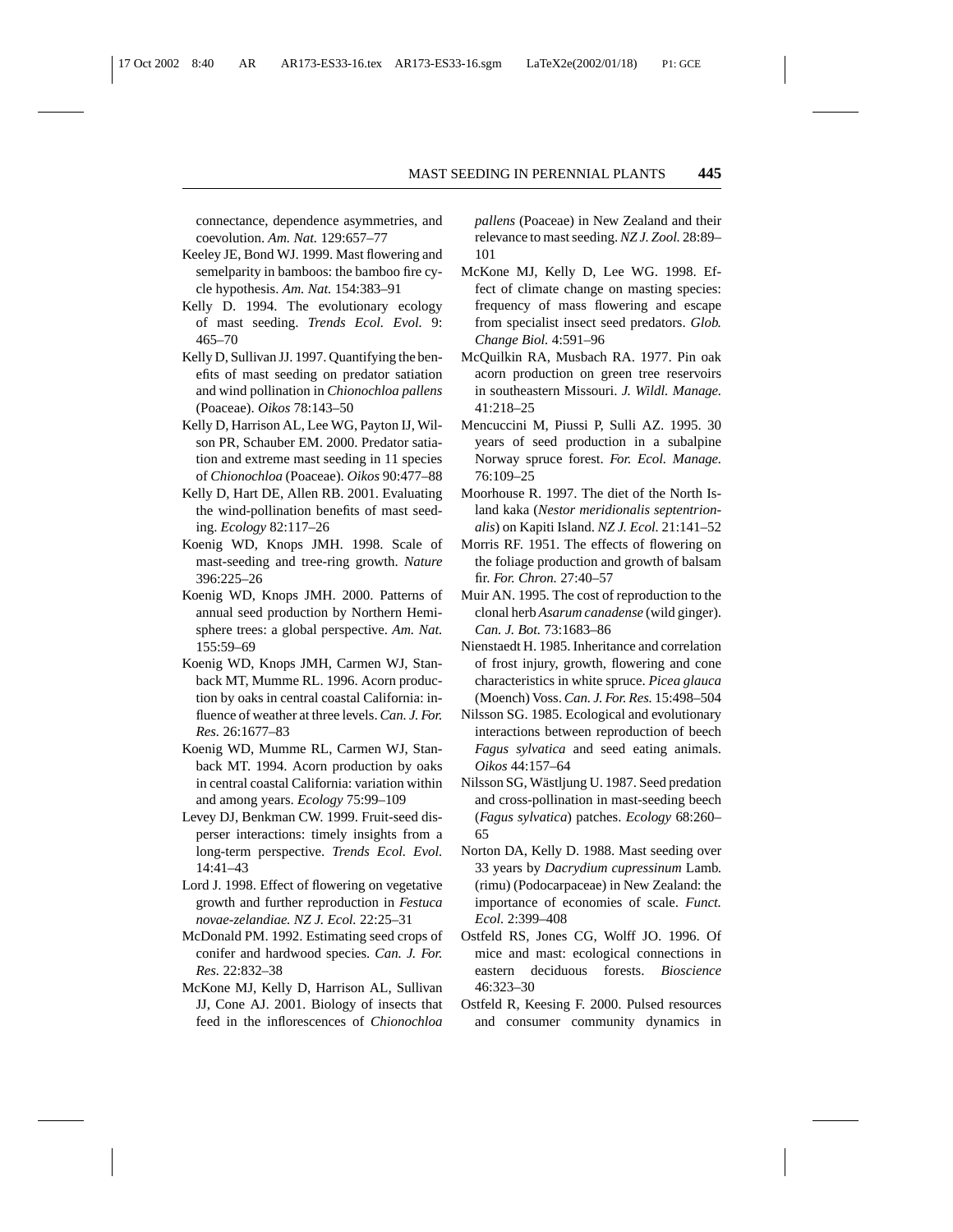terrestrial ecosystems. *Trends Ecol. Evol.* 15:232–37

- Oyama K. 1990. Variation in the growth and reproduction in the neotropical dioecious palm *Chamaedorea tepejilote. J. Ecol.* 78:648–63
- Payton IJ, Mark AF. 1979. Long-term effects of burning on growth, flowering, and carbohydrate reserves in narrow-leaved snow tussock (*Chionochloa rigida*). *NZ J. Bot.* 17:43–54
- Pearson AK, Pearson OP, Gomez IA. 1994. Biology of the bamboo *Chusquea culeou* (Poaceae: Bambusoideae) in southern Argentina. *Vegetatio* 111:93–126
- Pimm SL, Redfearn A. 1988. The variability of population densities. *Nature* 334:613–14
- Rees M, Kelly D, Bjørnstad O. 2002. Snow tussocks, chaos, and the evolution of mast seeding. *Am. Nat.* 160:44–59
- Salisbury EJ. 1942. *The Reproductive Capacity of Plants*. London: Bell. 244 pp.
- Satake A, Iwasa Y. 2000. Pollen coupling of forest trees: forming synchronized and periodic reproduction out of chaos. *J. Theor. Biol.* 203:63–84
- Schauber EM, Kelly D, Turchin P, Simon C, Lee WG, et al. 2002. Synchronous and asynchronous masting by 18 New Zealand plant species: the role of temperature cues and implications for climate change. *Ecology* 83:1214–25
- Schupp EW. 1990. Annual variation in seedfall, postdispersal predation, and recruitment of a neotropical tree. *Ecology* 71:504–15
- Selas V. 2000. Seed production of a masting dwarf shrub, *Vaccinium myrtillus*, in relation to previous reproduction and weather. *Can. J. Bot.* 78:423–29
- Sharp WM, Sprague VG. 1967. Flowering and fruiting in the white oaks. Pistillate flowering, acorn development, weather and yields. *Ecology* 48:243–51
- Shibata M, Tanaka H, Nakashizuka T. 1998. Causes and consequences of mast seed production of four co-occurring *Carpinus* species in Japan. *Ecology* 79:54–64
- Silvertown JW. 1980. The evolutionary ecology of mast seeding in trees. *Biol. J. Linn. Soc.* 14:235–50
- Silvertown JW, Dodd M. 1999. The demographic cost of reproduction and its consequences in balsam fir (*Abies balsamea*). *Am. Nat.* 154:321–32
- Smith CC, Hamrick JL, Kramer CL. 1990. The advantage of mast years for wind pollination. *Am. Nat.* 136:154–66
- Sork VL. 1983. Mast-fruiting in hickories and availability of nuts. *Am. Midl. Nat.* 109:81– 88
- Sork VL. 1993. Evolutionary ecology of mastseeding in temperate and tropical oaks (*Quercus* spp.). *Vegetatio* 107/108:133–47
- Sork VL, Bramble JE. 1993. Prediction of acorn crops in three species of North American oaks:*Quercus alba, Q. rubra and Q. velutina. Ann. Sci. For.* 50:128S–36
- Sork VL, Bramble J, Sexton O. 1993. Ecology of mast-fruiting in three species of North American deciduous oaks. *Ecology* 74:528– 41
- Sperens U. 1997. Fruit production in *Sorbus aucuparia* L (Rosaceae) and predispersal seed predation by the apple fruit moth (*Argyresthia conjugella* Zell.). *Oecologia* 110:368–73
- Stevenson MT, Shackel KA. 1998. Alternate bearing in pistachio as a masting phenomenon: construction cost of reproduction versus vegetative growth and storage. *J. Am. Soc. Hortic. Sci.* 123:1069–75
- Sullivan JJ, Kelly D. 2000. Why is mast seeding in *Chionochloa rubra* (Poaceae) most extreme where seed predation is lowest? *NZ J. Bot.* 38:221–33
- Tappeiner JC. 1969. Effect of cone production on branch, needle, and xylem ring growth of Sierra Nevada Douglas Fir. *For. Sci.* 15:171– 74
- Tapper P-G. 1996. Long-term patterns of mast fruiting in *Fraxinus excelsior*. *Ecology* 77:2567–72
- Theimer TC. 2001. Seed scatterhoarding by white-tailed rats: consequences for seedling recruitment by an Australian rain forest tree. *J. Trop. Ecol.* 17:177–89
- Tisch PA, Kelly D. 1998. Can wind pollination provide a selective benefit to mast seeding?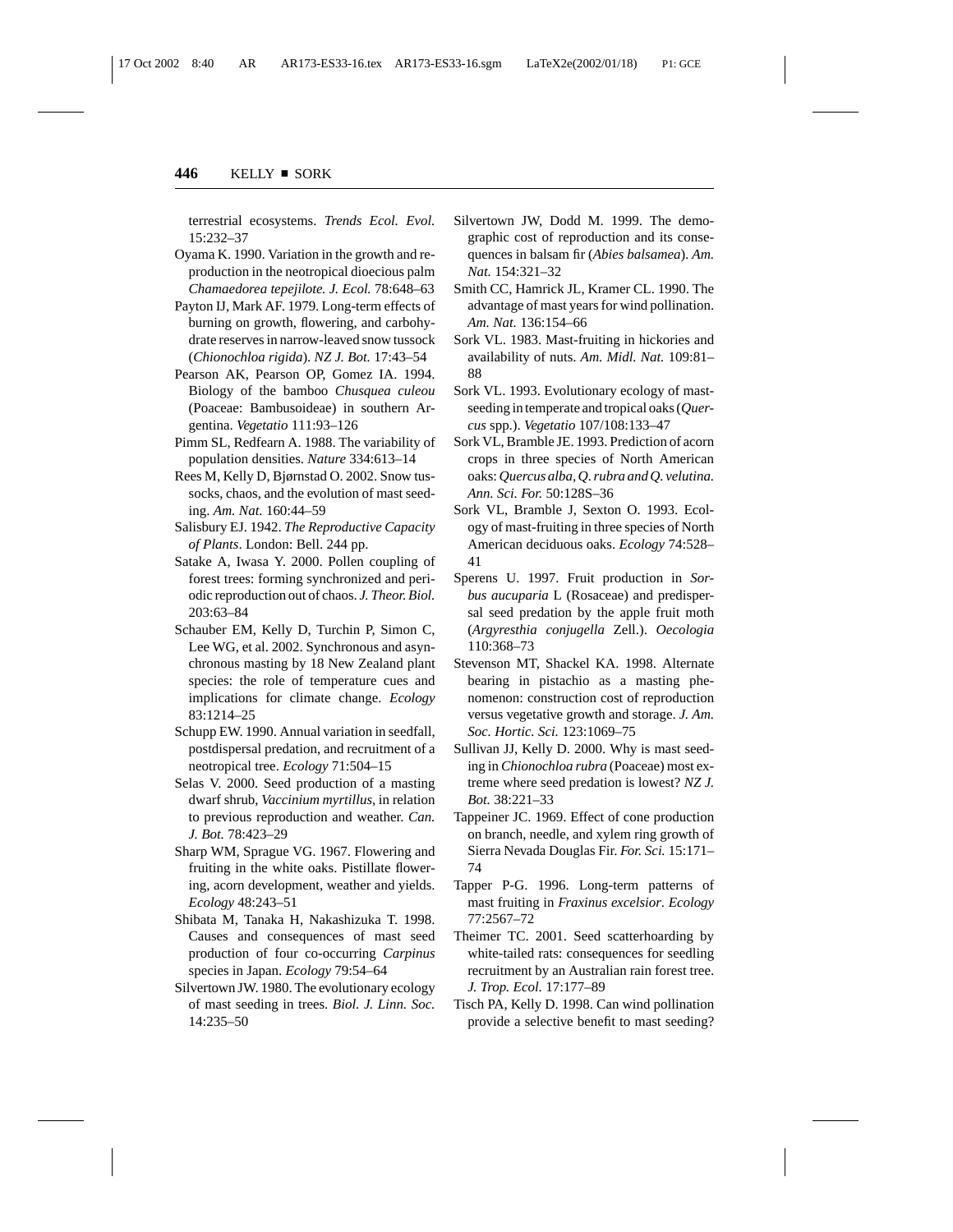*Chionochloa macra* (Poaceae) at Mt Hutt, New Zealand. *NZ J. Bot.* 36:635–41

- Vander Wall SB. 1997. Dispersal of singleleaf piñon pine (*Pinus monophylla*) by seed-caching rodents. *J. Mammal.* 78:181– 91
- Vander Wall SB. 2001. The evolutionary ecology of nut dispersal. *Bot. Rev.* 67:74– 117
- Vander Wall SB, Balda RP. 1977. Coadaptations of the Clark's Nutcracker and the piñon pine for efficient seed harvest and dispersal. *Ecol. Monogr.* 47:89–111
- Vander Wall SB, Joyner JW. 1998. Recaching of Jeffrey pine (*Pinus jeffreyi*) seeds by yellow pine chipmunks (*Tamias amoenus*): potential effects on plant reproductive success. *Can. J. Zool.* 76:154–62
- van Schaik CJ, Terborgh JW, Wright SJ. 1993. The phenology of tropical forests: adaptive significance and consequences for primary consumers. *Annu. Rev. Ecol. Syst.* 24:353– 77
- Waller DM. 1979. Models of mast fruiting in trees. *J. Theor. Biol.* 80:223–32
- Webb CJ, Kelly D. 1993. The reproductive biology of the New Zealand flora. *Trends Ecol. Evol.* 8:442–47
- Willson MF. 1986. On the costs of reproduction in plants: *Acer negundo. Am. Midl. Nat.* 115:204–7
- Wilson PR, Karl BJ, Toft RJ, Beggs JR, Taylor RH. 1998. The role of introduced predators and competitors in the decline of kaka (*Nestor meridionalis*) populations in New Zealand. *Biol. Conserv.* 83:175–85
- Wolff JO. 1996. Population fluctuations of mast-eating rodents are correlated with production of acorns. *J. Mammal.* 77:850–56
- Wright SJ, Carrasco C, Calderon O, Paton S. 1999. The El Niño Southern Oscillation, variable fruit production, and famine in a tropical forest. *Ecology* 80:1632–47
- Wright SJ, van Schaik CP. 1994. Light and the phenology of tropical trees. *Am. Nat.* 143:192–99

## **APPENDIX A: SOURCES OF DATASETS**

See http://www.annualreviews.org/MastingAppendix.html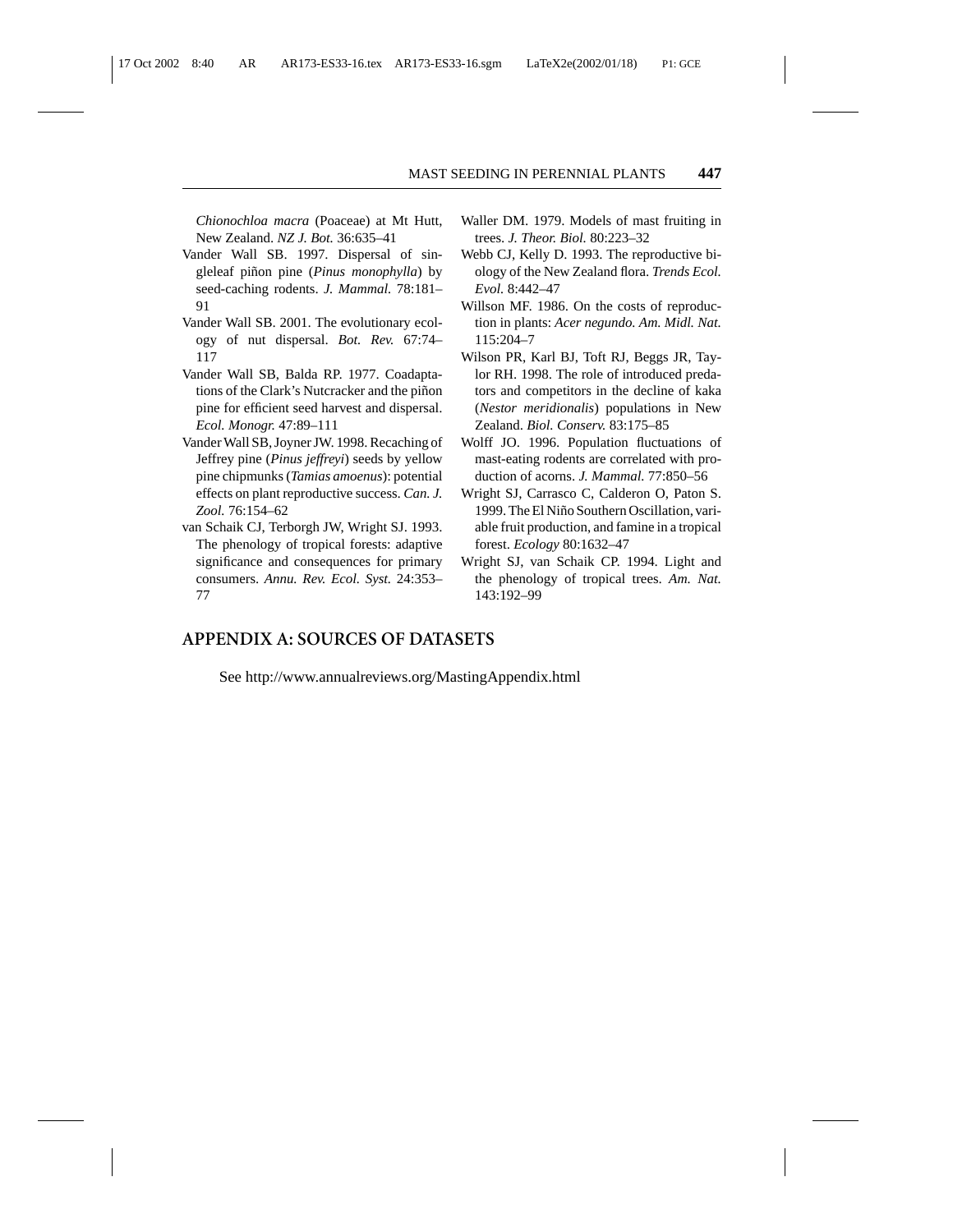

See legend on next page